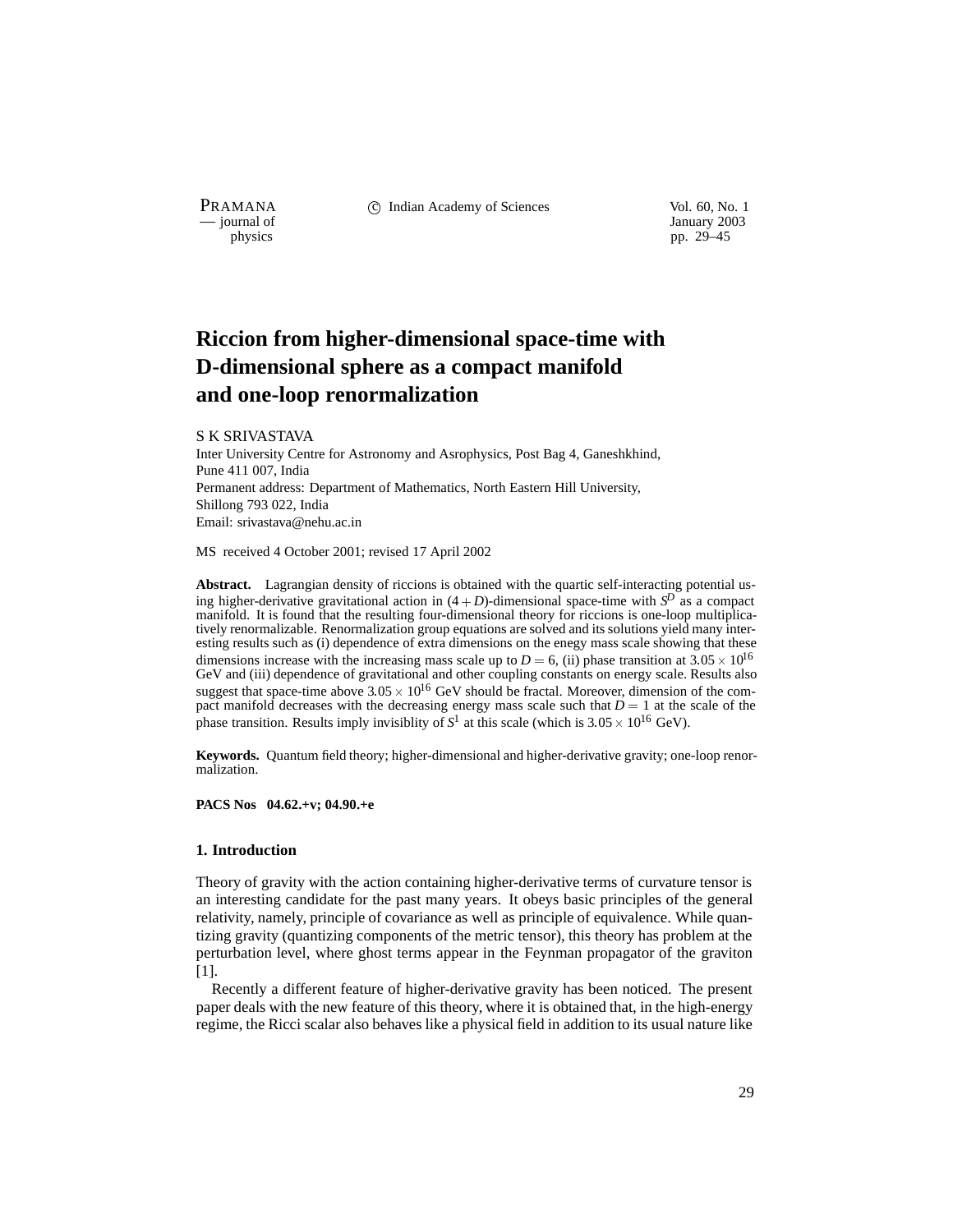a geometrical field. Thus, at a high energy level, the Ricci scalar manifests itself in dual manner [2–7].

Here dual roles of the Ricci scalar *R* (like a matter field as well as a geometrical field) are exploited. The ghost problem does not appear here if coupling constants in the gravitational action is taken properly ( the condition to avoid the ghost problem is given in the following section). The matter aspect of *R* is represented by a scalar field  $\tilde{R} = \eta R$  (where  $\eta$  has length dimension in natural units defined below).

In quantum field theory, fields are treated as mathematical concepts describing particles. After the name of the great mathematician Ricci, particle described by  $\tilde{R}$  is called as riccion.

In earlier works [2–4,6,7], riccions were obtained from the four-dimensional action for  $R^2$ -gravity and, in [5,8], it was obtained from the  $(4+D)$ -dimensional space-time geometry. In [2–4,6], phase transition for riccions are discussed. In [5], it is discussed that riccions decouple to riccinos and anti-riccinos when parity is voilated. In [7], it is showed that riccions also behave like instantons. The main aim of the present paper is to discuss oneloop renormalization of the theory of riccions.

In what follows, like in ref. [8], riccions are obtained from the higher-dimensional geometry with topology  $M^4 \otimes S^D$  ( $M^4$  is the four-dimensional space-time with the signature  $(+,-,-,-)$  and *S<sup>D</sup>* is *D*-dimensional sphere which is an extra-dimensional compact space. The distance function is defined as

$$
dS^2 = g_{\mu\nu}dx^{\mu}dx^{\nu} - \rho^2 d\Omega^2
$$
\n(1.1a)

with

$$
d\Omega^2 = d\theta_1^2 + \sin^2 \theta_1 d\theta_2^2 + \dots + \sin^2 \theta_1 \dots \sin^2 \theta_{(D-1)} d\theta_D^2.
$$
 (1.1b)

Here  $g_{\mu\nu}$  ( $\mu$ ,  $\nu$  = 0, 1, 2, 3) are components of the metric tensor in  $M^4$ ,  $\rho$  is the radius of *D*-dimensional sphere  $S^D$  which is independent of coordinates  $x^{\mu}$  and  $0 \le \theta_1, \theta_2, \dots, \theta_{(D-1)}$  $\leq \pi$  and  $0 \leq \theta_D \leq 2\pi$ . As usual, the space-time manifold is taken to be *C*<sup>∞</sup>-connected, Hausdorff and paracompact without boundary [7,8].

The paper is organized as follows: In  $\S2$ , taking the action for higher-derivative gravity in  $(4+D)$ -dimensional space-time, action for the riccion is obtained. Section 3 contains oneloop quantum correction to riccions in the background geometry, calculation of counterterms and renormalization. Renormalization group equations are obtained and solved in x4. Section 5 is the concluding section where results are discussed.

Natural units are defined as  $\kappa_B = \hbar = c = 1$  (where  $\kappa_B$  is Boltzman's constant,  $\hbar$  is Planck's constant divided by  $2\pi$  and *c* is the speed of light), which are used throughout the paper.

#### **2. Riccions from (4**+*DD***)-dimensional geometry**

The action for the higher-derivative gravity is taken as

$$
S_{g}^{(4+D)} = \int d^{4}x d^{D}y \sqrt{-g_{(4+D)}} \left[ \frac{R_{(4+D)}}{16\pi G_{(4+D)}} + \alpha_{(4+D)}R^{2}_{(4+D)} + \gamma_{(4+D)}R^{3}_{(4+D)} - 2\eta^{2}R_{D}\Lambda_{(4+D)} \right],
$$
\n(2.1a)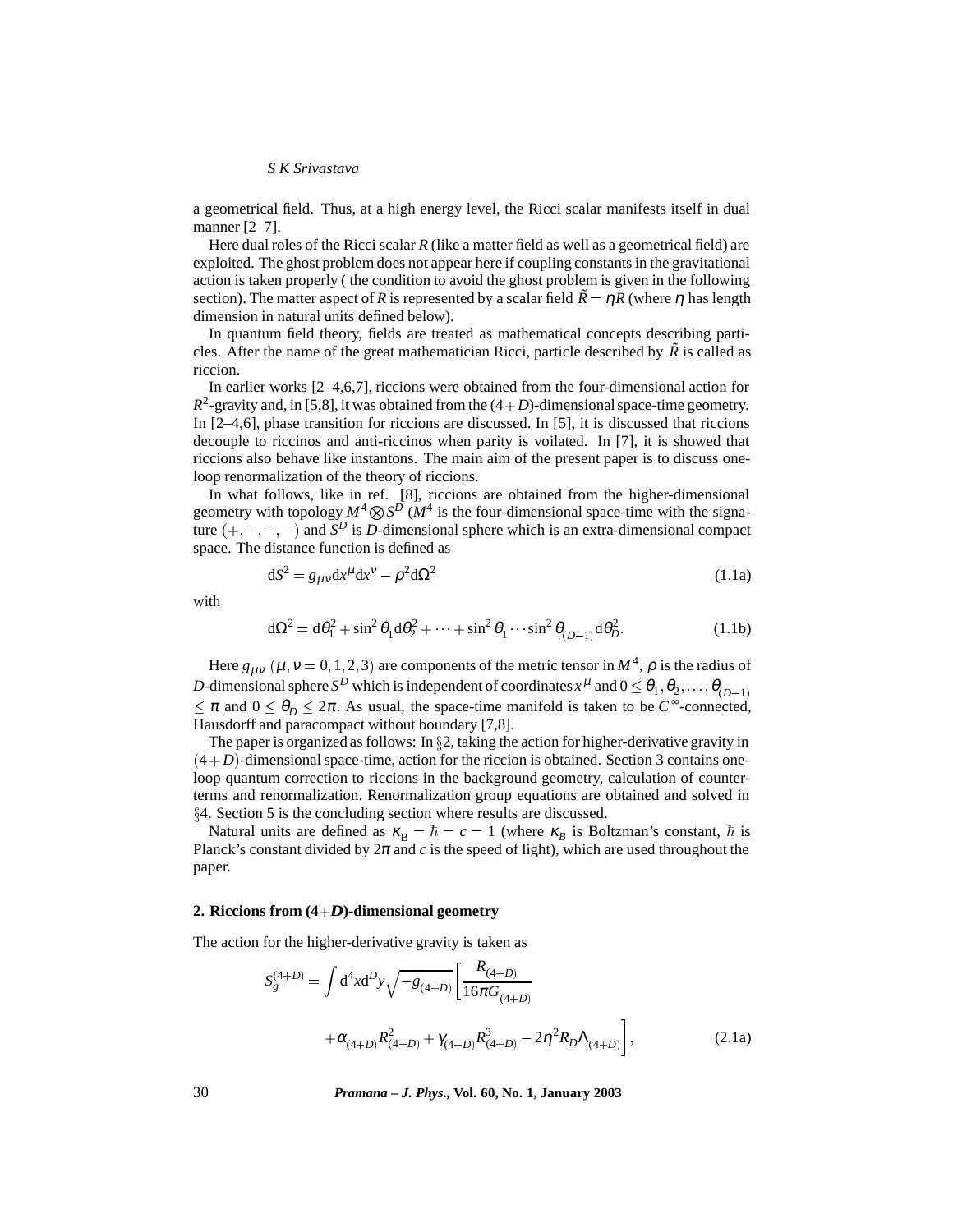where

$$
G_{(4+D)} = GV_D, \quad \alpha_{(4+D)} = \alpha V_D^{-1}, \quad \gamma_{(4+D)} = \frac{\eta^2}{3!(D-2)} V_D^{-1},
$$

$$
R_D = \frac{D(D-1)}{\rho^2} \quad \text{and} \quad \Lambda_{(4+D)} = \frac{\Lambda}{(4+D)V_D}.
$$

Here  $V_D$  is the volume of  $S^D$ ,  $g_{(4+D)}$  is the determinant of the metric tensor  $g_{MN}$  (*M*, *N* =  $(0, 1, 2, \ldots, (4 + D))$  and  $R_{(4+D)} = R + R_D$ .  $\alpha$  is a dimensionless coupling constant, *R* is the Ricci scalar,  $\eta^2 R_D \Lambda/(4 + D)$  is the cosmological constant and *G* is the gravitational constant in a four-dimensional theory.

It is important to mention here that higher-derivative terms in the action given by eq. (2.1a) are significant at the energy mass scale given by

$$
M^{2} \ge \left[\frac{2\eta^{2}}{3!(D-2)}\right]^{-1} \left[-\alpha + \sqrt{\alpha^{2} + \frac{1}{24\pi G(D-2)}}\right].
$$
 (2.1b)

*M* is obtained using the method described in Appendix A. In case  $G = G_N$  (Newtonian gravitational constant),  $M \ge 2.2 \times 10^9$  GeV. It shows that higher-derivative terms are relevant in the gravitational action at high energy level.

Invariance of  $S_g^{(4+D)}$  under transformations  $g_{MN} \rightarrow g_{MN} + \delta g_{MN}$  yields [9,10]

$$
(16\pi G_{(4+D)})^{-1} \left( R_{MN} - \frac{1}{2} g_{MN} R_{(4+D)} \right) + \alpha_{(4+D)} H_{MN}^{(1)} + \gamma_{(4+D)} H_{MN}^{(2)}
$$
  
 
$$
+ \eta^2 R_D \Lambda_{(4+D)} g_{MN} = 0, \qquad (2.2a)
$$

where

$$
H_{MN}^{(1)} = 2R_{;MN} - 2g_{MN}\Box_{(4+D)}R_{(4+D)} - \frac{1}{2}g_{MN}R_{(4+D)}^2 + 2R_{(4+D)}R_{MN},\tag{2.2b}
$$

and

$$
H_{MN}^{(2)} = 3R_{;MN}^2 - 3g_{MN}\Box_{(4+D)}R_{(4+D)}^2 - \frac{1}{2}g_{MN}R_{(4+D)}^3 + 3R_{(4+D)}^2R_{MN}
$$
 (2.2c)

with semi-colon (;) denoting curved space covariant derivative and

$$
\Box_{(4+D)} = \frac{1}{\sqrt{-g_{(4+D)}}} \frac{\partial}{\partial x^M} \left( \sqrt{-g_{(4+D)}} \quad g^{MN} \frac{\partial}{\partial x^N} \right).
$$

Trace of these field equations is obtained as

$$
\left[-\frac{D+2}{32\pi G_{(4+D)}}\right]R_{(4+D)} - \alpha_{(4+D)}\left[2(D+3)\square_{(4+D)}R_{(4+D)} + \frac{1}{2}DR_{(4+D)}^2\right]
$$

$$
-\gamma_{(4+D)}\left[3(D+3)\square_{(4+D)}R_{(4+D)}^2 + \frac{1}{2}(D-2)R_{(4+D)}^3\right]
$$

$$
+(4+D)\eta^2R_D\Lambda_{(4+D)} = 0
$$
(2.3)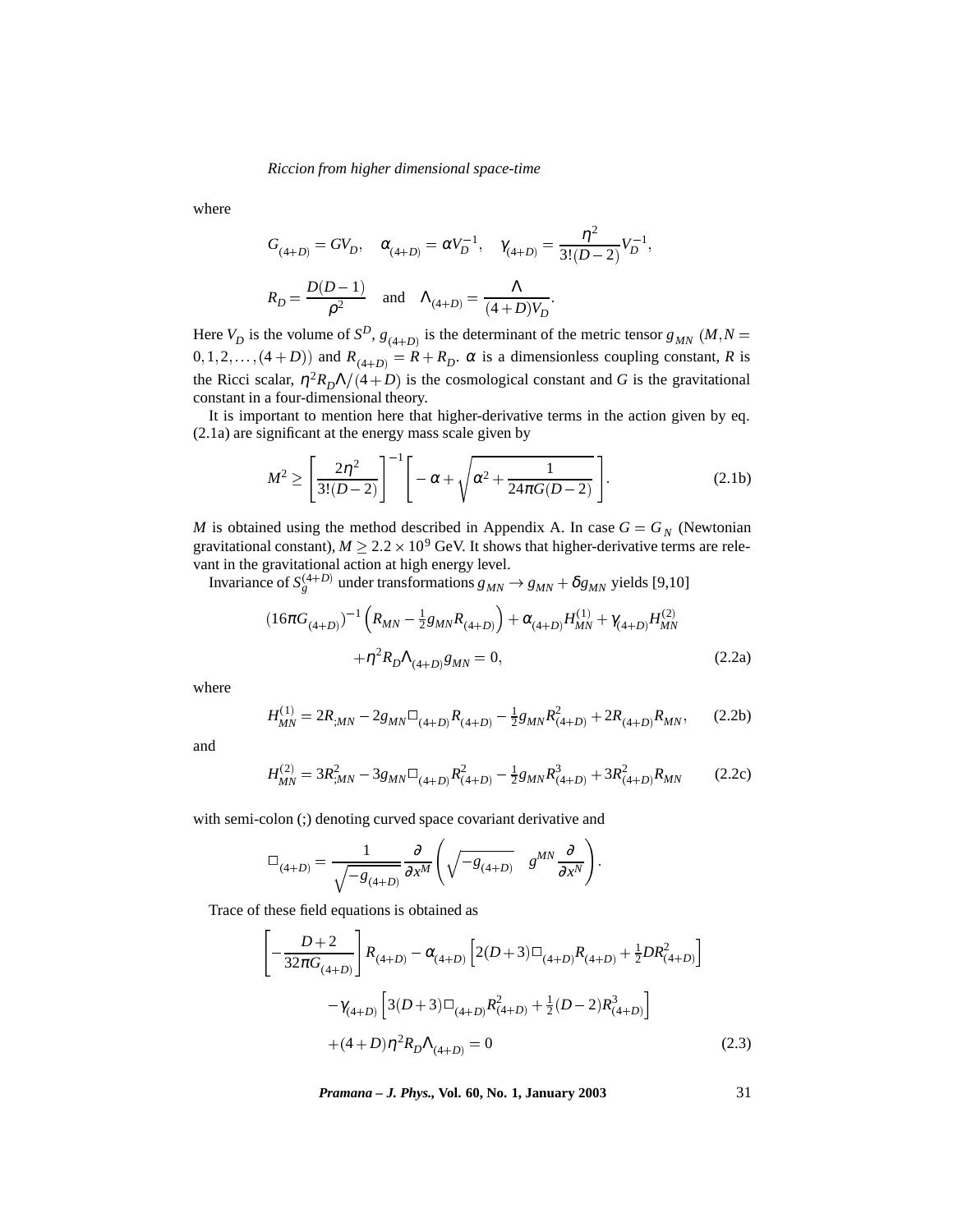In the space-time described by the distance function defined in eq.  $(1.1)$ ,

$$
\Box_{(4+D)} R_{(4+D)} = \Box R = \frac{1}{\sqrt{-g}} \frac{\partial}{\partial x^{\mu}} \left( \sqrt{-g} g^{\mu \nu} \frac{\partial}{\partial x^{\nu}} \right) R, \tag{2.4}
$$

using the definition of  $R_{(4+D)}$  given in eq. (2.1).

As 
$$
\Box_{(4+D)} R^2_{(4+D)}
$$
 is a total divergence, using the Gauss's divergence theorem one obtains

$$
\int_{\Omega} \mathrm{d}^{(4+D)}x \sqrt{-g_{(4+D)}} \Box_{(4+D)} R^2_{(4+D)} = \int_{\partial \Omega} \mathrm{d}^{(4+D)}x \sqrt{-g_{(4+D)}} R^2_{(4+D);M} n^M,
$$

where  $Ω$  is the volume of the space-time manifold, which is taken to be  $C^{\infty}$ -connected, Hausdorff and paracompact without boundary as usual [11].  $n^M$  are components of unit vector normal to the ( $D + 3$ )-dimensional hypersurface. So,  $\partial \Omega = 0$ , being the boundary of the space-time manifold under consideration. As a result

$$
\int_{\partial\Omega} d^{(4+D)}x \sqrt{-g_{(4+D)}} R^2_{(4+D);M} n^M = 0,
$$

which implies that

$$
\int_{\Omega} d^{(4+D)}x \sqrt{-g_{(4+D)}} \Box R^2_{(4+D)} = 0
$$

yielding

$$
\Box_{(4+D)} R^2_{(4+D)} = 0. \tag{2.5}
$$

Connecting eqs (2.3), (2.4) and (2.5) as well as using  $R_{(4+D)}, \Lambda_{(4+D)}, G_{(4+D)}, \alpha_{(4+D)}$  and  $\gamma_{(4+D)}$  from eq. (2.1), one obtains

$$
\left[\frac{D+2}{32\pi G}\right](R+R_D) + \alpha \left[2(D+3)\Box R + \frac{1}{2}D(R+R_D)^2\right] + \frac{\eta^2}{3!(D-2)} \left[3(D+3)\Box R^2 + \frac{1}{2}(D-2)(R+R_D)^3\right] - \eta^2 R_D \Lambda = 0, \quad (2.6)
$$

which is re-written as

$$
\left[\Box + \frac{1}{2}\xi R + m^2 + \frac{\lambda}{3!}\eta^2 R^2\right]R = \frac{1}{2\alpha(D+3)}\left[\eta^2 R_D \Lambda - \frac{D+2}{32\pi G}R_D\right] - \frac{1}{2}\alpha D R_D^2 - \frac{1}{12}\eta^2 R_D^3\right]
$$
(2.7a)

with

$$
\xi = \frac{D}{2(D+3)} + \eta^2 \lambda R_D \tag{2.7b}
$$

$$
m^{2} = \frac{(D+2)\lambda}{16\pi G} + \frac{DR_{D}}{2(D+3)} + \frac{1}{2}\eta^{2}\lambda R_{D}^{2}
$$
 (2.7c)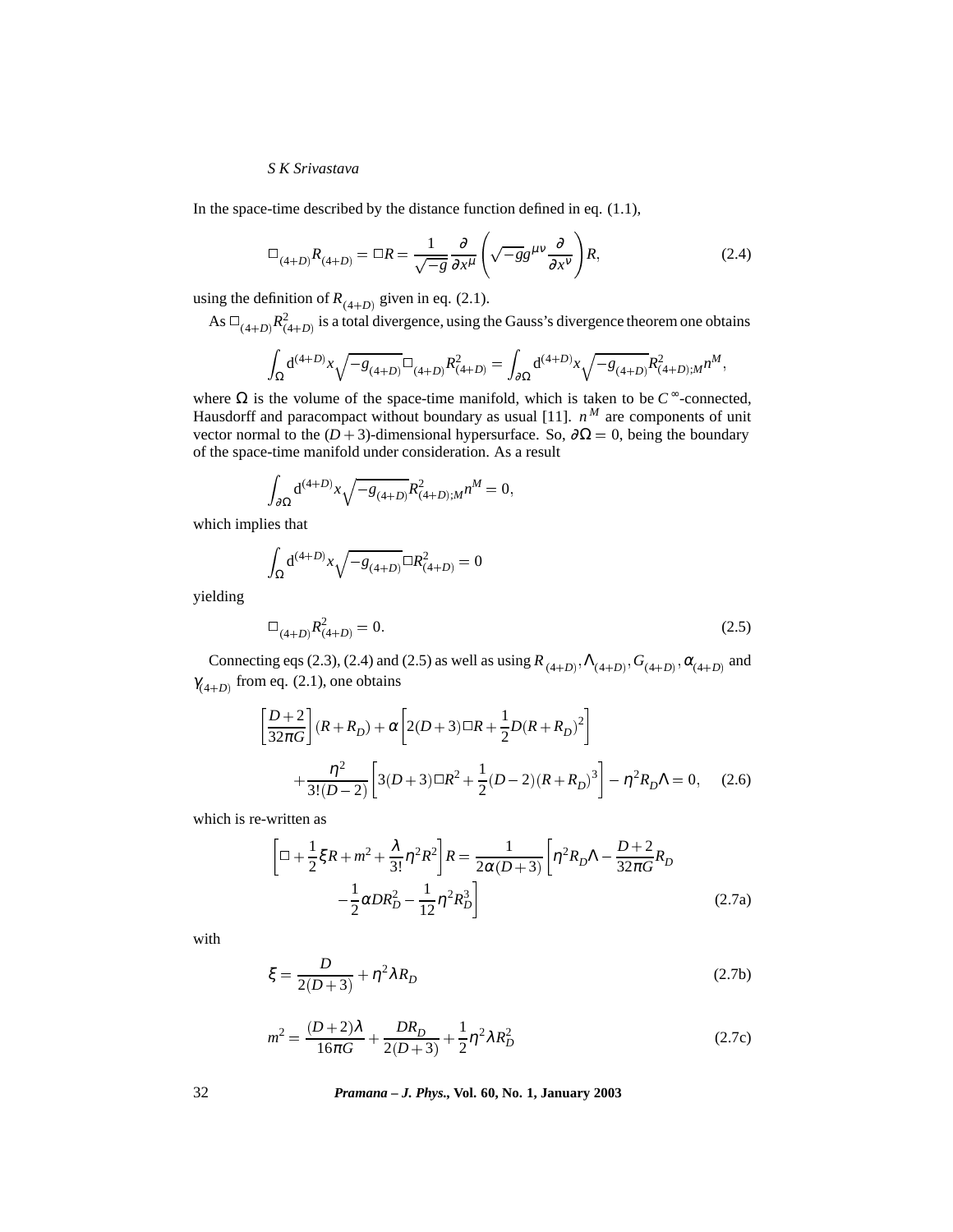$$
\lambda = \frac{1}{4(D+3)\alpha},\tag{2.7d}
$$

where  $\alpha > 0$  to avoid the ghost problem [12].

Multiplying by  $\eta$  and recognizing  $\eta R$  as  $\tilde{R}$ , eq. (2.7a) is re-written as

$$
\left[\Box + \frac{1}{2}\xi R + m^2 + \frac{\lambda}{3!}\tilde{R}^2\right]\tilde{R} = \frac{\eta}{2\alpha(D+3)}\left[\eta^2 R_D \Lambda - \frac{D+2}{32\pi G}R_D\right] - \frac{1}{2}\alpha DR_D^2 - \frac{1}{12}\eta^2 R_D^3\right]
$$
(2.7e)

The reason for multiplying by  $\eta$  is given below. Now the question arises how to interpret the physical meaning of eq. (2.7e). For this purpose, it is convenient to find an analogy in the existing theories. From field theories, it is known that a scalar field  $\phi$  satisfies an equation

$$
\left[\Box\phi + \xi_{\phi}R + m_{\phi}^2 + \frac{\lambda_{\phi}}{(3!)}\phi^2\right]\phi = 0, \qquad (2.8)
$$

where  $\xi_{\phi}$ ,  $\lambda_{\phi}$  are coupling constants and  $m_{\phi}^2$  is the (mass)<sup>2</sup> term for  $\phi$ .

Equation  $(2.7e)$  can be analogous to eq.  $(2.8)$  if

$$
\Lambda = \eta^{-2} \left[ \frac{D+2}{32\pi G} + \frac{DR_D}{8(D+3)\lambda} + \frac{1}{12} \eta^2 R_D^2 \right].
$$
 (2.9a)

It means that, in a four-dimensional theory, the cosmological constant  $\eta^2 R_D(\Lambda/(4+D))$  is caused by the extra-dimensional compact component  $S^D$  of the higher-dimensional spacetime.

So, eq. (2.7e) looks like

$$
\left[\Box + \frac{1}{2}\xi R + m^2 + \frac{\lambda}{3!}\tilde{R}^2\right]\tilde{R} = 0\tag{2.9b}
$$

with  $\xi$ ,  $m^2$  and  $\lambda$  defined by eqs (2.7b), (2.7c) and (2.7d).

Equation (2.8) is derived from the action

$$
S_{\phi} = \int d^4x \sqrt{-g} \left[ \frac{1}{2} \{ g^{\mu\nu} \partial_{\mu} \phi \partial_{\nu} \phi - (\xi_{\phi} R + m_{\phi}^2) \phi^2 \} - \frac{\lambda}{4!} \phi^4 \right] \tag{2.10}
$$

using its invariance under transformation  $\phi \to \phi + \delta \phi$ .

Mass dimension of  $\phi$  is 1, whereas mass dimension of R is 2 which is a combination of second order derivative as well as squares of first order derivative of metric tensor components with respect to space-time coordinates. So,  $R$  is multiplied by  $\eta$  (having length dimension) to get  $\tilde{R}$  (as above) with mass dimension 1.

According to discussions given above, eq. (2.9b) is possible only when higher-derivative terms are significantly present in the gravitational action, given by eq. (2.1).

High frequency modes probe the geometry in the small vicinity of a space-time point with coordinates  $\{x^{\prime\mu}; \mu = 0, 1, 2, 3\}$ . Components of the metric tensor  $g_{\mu\nu}$  have asymptotic expansion around a point  $\{x'\}$  as [9,10]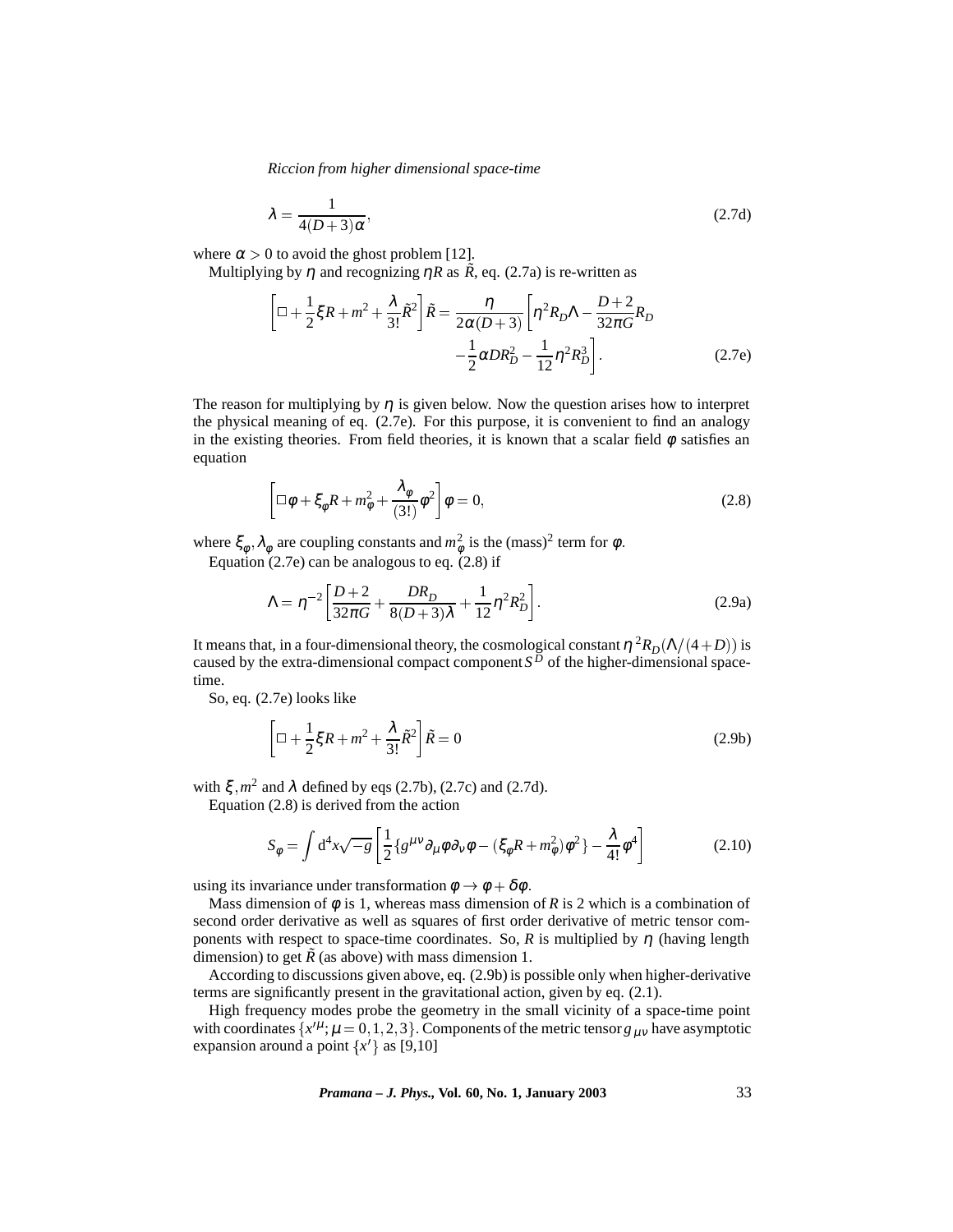$$
g_{\mu\nu}(x) = g_{\mu\nu}(x') + \frac{1}{3}R_{\mu\alpha\nu\beta}(x')y^{\alpha}y^{\beta} - \frac{1}{6}\partial_{\gamma}R_{\mu\alpha\nu\beta}(x')y^{\alpha}y^{\beta}y^{\gamma} + \left[\frac{1}{20}R_{\mu\alpha\nu\beta;\gamma\delta} + \frac{2}{45}R_{\mu\alpha\beta\lambda}R_{\gamma\nu\delta}^{\lambda}\right](x')y^{\alpha}y^{\beta}y^{\gamma}y^{\delta} + \cdots,
$$

where  $y^{\alpha} = x^{\alpha} - x'^{\alpha}$  ( $\alpha = 0, 1, 2, 3$ ) and  $g_{\mu\nu}(x') = \eta_{\mu\nu}$ . Using these expressions, one obtains the operator

$$
\Box = \frac{1}{\sqrt{-g}} \frac{\partial}{\partial x^{\mu}} \left( \sqrt{-g} g^{\mu \nu} \frac{\partial}{\partial x^{\nu}} \right)
$$

as

$$
\Box = g^{\mu\nu}(x') \frac{\partial^2}{\partial x^{\mu} \partial x^{\nu}} + B^{\nu}(x; x') \frac{\partial}{\partial x^{\nu}}
$$

with

$$
g^{\mu\nu}(x) = g^{\mu\nu}(x') - \frac{1}{3}R^{\mu\nu}_{\alpha\beta}(x')y^{\alpha}y^{\beta} - \frac{1}{6}\partial_{\gamma}R^{\mu\nu}_{\alpha\beta}(x')y^{\alpha}y^{\beta}y^{\gamma} - \left[\frac{1}{20}R^{\mu\nu}_{\alpha\beta;\gamma\delta} + \frac{2}{45}R^{\mu}_{\alpha\beta\lambda}R^{\lambda\nu}_{\gamma\delta}\right](x')y^{\alpha}y^{\beta}y^{\gamma}y^{\delta} + \cdots
$$

and

$$
B^{V}(x;x') = \left[\frac{1}{6}\partial_{\gamma}R^{\gamma V}_{\alpha\beta} - \frac{1}{12}\partial^{\gamma}R_{\alpha\beta}\right](x')y^{\alpha}y^{\beta} - \left[\frac{1}{20}R^{\gamma}_{\beta;\gamma\delta} + \frac{2}{45}R_{\beta\lambda}R^{\lambda V}_{\gamma\delta}\right](x')y^{\beta}y^{\gamma}y^{\delta} + \left[\frac{1}{20}R^{\gamma}_{\alpha;\gamma\delta} + \frac{2}{45}R_{\beta\lambda}R^{\lambda V}_{\gamma\delta}\right](x')y^{\alpha}y^{\gamma}y^{\delta} - \left[\frac{1}{20}R^{\mu\nu}_{\alpha;\gamma\delta} + \frac{2}{45}R^{\mu}_{\alpha\beta\gamma}R^{\gamma\nu}_{\mu\delta}\right](x') + xy^{\alpha}y^{\beta}y^{\delta} - \left[\frac{1}{20}R^{\mu\nu}_{\alpha\beta;\gamma\mu} + \frac{2}{45}R^{\mu}_{\alpha\beta\lambda}R^{\lambda\nu}_{\gamma\mu}\right](x')y^{\alpha}y^{\beta}y^{\gamma} - \frac{1}{6}R_{\gamma\delta}(x')\left[\frac{1}{6}\partial_{\gamma}R^{\gamma\nu}_{\alpha\beta} - \frac{1}{12}\partial^{\gamma}R_{\alpha\beta}\right](x')y^{\alpha}y^{\beta}y^{\gamma}y^{\delta} + \cdots
$$

Thus, at high energy level, one can work in the small neighborhood of a point  $\{x'\}$ , where  $\Box$  depends on curvature terms evaluated at this particular point and  $\tilde{R}(x)$  is defined at an arbitrary point in its neighborhood. So, at high energy, it is possible to have  $\tilde{R}$  independent of  $\Box$  and can be treated similar to  $\phi$ .

Moreover,  $\Box \tilde{R}$  is a scalar. In a locally inertial coordinate system, where  $B^{\mu} = 0$  and  $g_{\mu\nu} = \eta_{\mu\nu}$ 

$$
\Box \tilde{R} = \eta^{\mu\nu} \frac{\partial^2}{\partial x^{\mu} \partial x^{\nu}} \tilde{R}
$$

showing that  $\Box$  is a similar operator for  $\tilde{R}$  as it is for  $\phi$ . According to the principle of equivalence (in the general relativity), this characteristic feature of  $\Box$  with  $\tilde{R}$  will be maintained at the global scale also [13] as  $\Box \tilde{R}$  is a scalar. It means that (i)  $\Box \tilde{R}$  is linear in  $\tilde{R}$  at local as well as global scales, (ii) the scalar operator  $\Box$  is a similar operator for  $\tilde{R}$  as it is for  $\phi$  at local as well as global scales.

On the basis of these analyses, it is inferred that, at high energy level, the Ricci scalar not only behaves as a geometrical field, but also as a spinless physical field [2,7]. At the low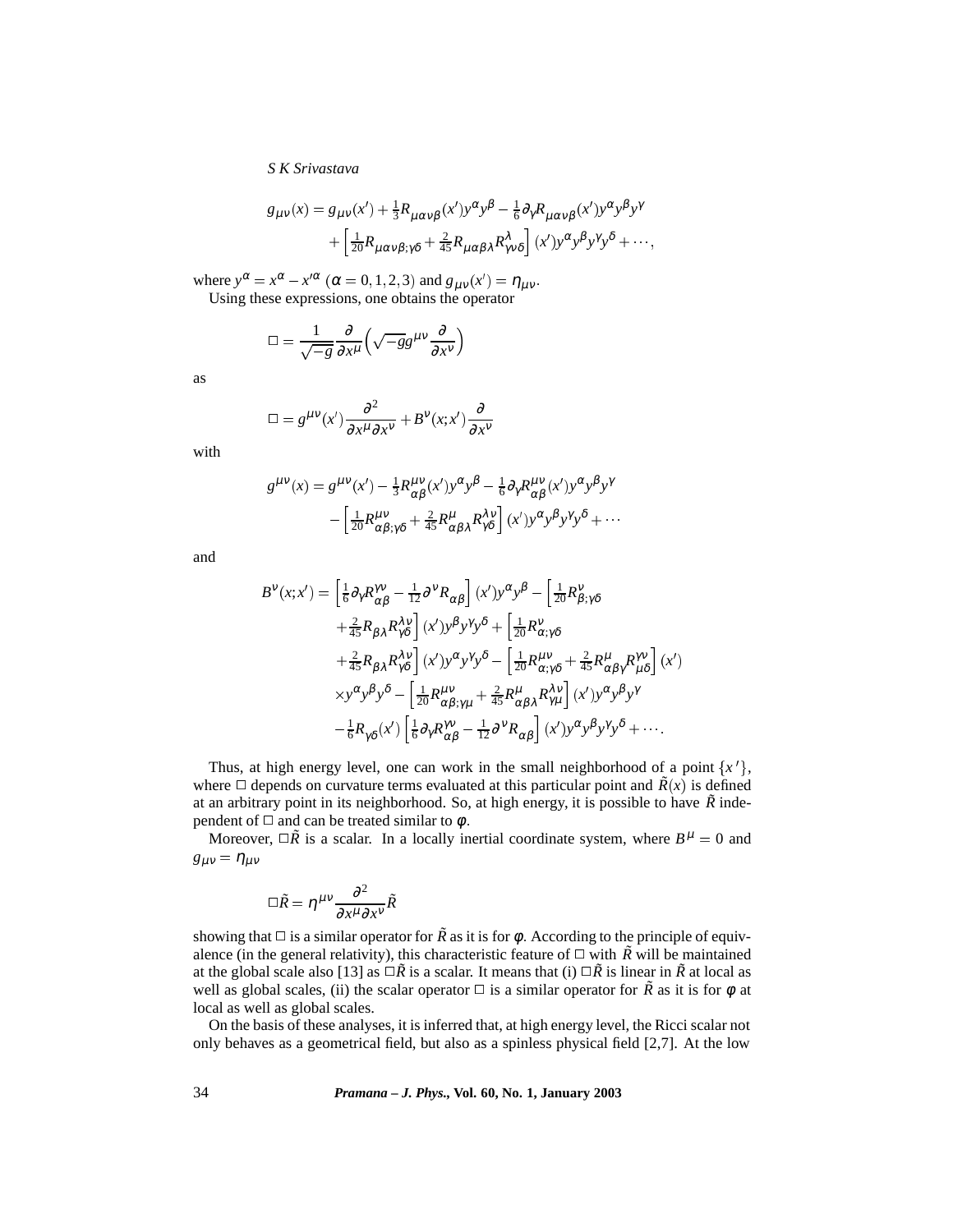energy level, where higher-derivative terms are not significant, it behaves like a geometrical field only. Starobinsky has also found this kind of behavior of the Ricci scalar as a particle and termed it as scalaron [12]. The scalaron has mass dimension 2 in the natural units, whereas the riccion has mass dimension 1. It is so as the riccion is represented through the scalar field  $\tilde{R} = \eta R$ , but the scalaron is represented through the scalar field R.

To exploit the matter aspect of the four-dimensional Ricci scalar *R* (obtained from the higher-dimensional geometry),  $\tilde{R}$  is treated as a basic physical field. Now, one can argue 'If  $\tilde{R}$  is a physical field, there should be an action  $S_{\tilde{R}}$  yielding eq. (2.9b) when invariance of  $S_{\tilde{R}}$ , under transformations  $\tilde{R} \to \tilde{R} + \delta \tilde{R}$ , is used as  $S_{\phi}$ , given by eq. (2.10), yields eq. (2.8) when it is invariant under  $\phi \to \phi + \delta\phi$ .' To support this argument,  $S_{\tilde{p}}$  is obtained in what follows.

If such an action exists, one can write

$$
\delta S_{\tilde{R}} = -\int d^4x \sqrt{-g} \delta \tilde{R} \left[ \Box + \frac{1}{2} \xi R + m^2 + \frac{\lambda}{3!} \tilde{R}^2 \right] \tilde{R}
$$
 (2.11a)

which yields eq. (2.9b) if  $\delta S_{\tilde{R}} = 0$  under transformations  $\tilde{R} \to \tilde{R} + \delta \tilde{R}$ . From eq. (2.11a)

$$
\delta S_{\tilde{R}} = -\int d^4x \sqrt{-g} \delta \tilde{R} \left[ \Box + \frac{1}{2\eta} \xi \tilde{R} + m^2 + \frac{\lambda}{3!} \tilde{R}^2 \right] \tilde{R}
$$
  
\n
$$
= \int d^4x \sqrt{-g} \left[ g^{\mu\nu} \partial_{\mu} \tilde{R} \partial_{\nu} (\delta \tilde{R}) - \left( \frac{1}{2\eta} \xi \tilde{R}^2 + m^2 \tilde{R} + \frac{\lambda}{3!} \tilde{R}^3 \right) \delta \tilde{R} \right]
$$
  
\n
$$
= \int d^4x \delta \left\{ \sqrt{-g} \left[ \frac{1}{2} g^{\mu\nu} \partial_{\mu} \tilde{R} \partial_{\nu} \tilde{R} - \left( \frac{1}{3! \eta} \xi \tilde{R}^3 + \frac{1}{2} m^2 \tilde{R}^2 + \frac{\lambda}{4!} \tilde{R}^4 \right) \right] \right\}
$$
  
\n
$$
- \int d^4x \sqrt{-g} \frac{\delta(\sqrt{-g})}{\sqrt{-g}} \left[ \frac{1}{2} g^{\mu\nu} \partial_{\mu} \tilde{R} \partial_{\nu} \tilde{R} - \left( \frac{1}{3! \eta} \xi \tilde{R}^3 + \frac{1}{2} m^2 \tilde{R}^2 + \frac{\lambda}{4!} \tilde{R}^4 \right) \right]
$$
  
\n
$$
- \int d^4x \sqrt{-g} \frac{1}{2} \delta g^{\mu\nu} \partial_{\mu} \tilde{R} \partial_{\nu} \tilde{R}.
$$
 (2.11b)

As in the integral

$$
\int d^4x \sqrt{-g} \frac{\delta(\sqrt{-g})}{\sqrt{-g}} \left[ \frac{1}{2} g^{\mu\nu} \partial_\mu \tilde{R} \partial_\nu \tilde{R} - \left( \frac{1}{3! \eta} \xi \tilde{R}^3 + \frac{1}{2} m^2 \tilde{R}^2 + \frac{\lambda}{4!} \tilde{R}^4 \right) \right],
$$

 $\delta(\sqrt{-g})/\sqrt{-g}$  is invariant under cooordinate transformations being a scalar. So, there is no harm, if it is evaluated in a locally inertial coordinate system (because a scalar is not different at local as well as global scales), where

$$
\frac{\delta(\sqrt{-g})}{\sqrt{-g}} = \frac{1}{2}g_{\mu\nu}\delta g^{\mu\nu} = \frac{1}{2}\eta_{\mu\nu}\delta\eta^{\mu\nu} = 0
$$

with  $\eta_{\mu\nu}$  being components of the Minkowskian metric (which are components of the metric tensor in a locally inertial coordinate system). Thus, one obtains

$$
\int d^4x \sqrt{-g} \frac{\delta(\sqrt{-g})}{\sqrt{-g}} \left[ \frac{1}{2} g^{\mu\nu} \partial_\mu \tilde{R} \partial_\nu \tilde{R} - \left( \frac{1}{3! \eta} \xi \tilde{R}^3 + \frac{1}{2} m^2 \tilde{R}^2 + \frac{\lambda}{4!} \tilde{R}^4 \right) \right] = 0.
$$
\n(2.11c)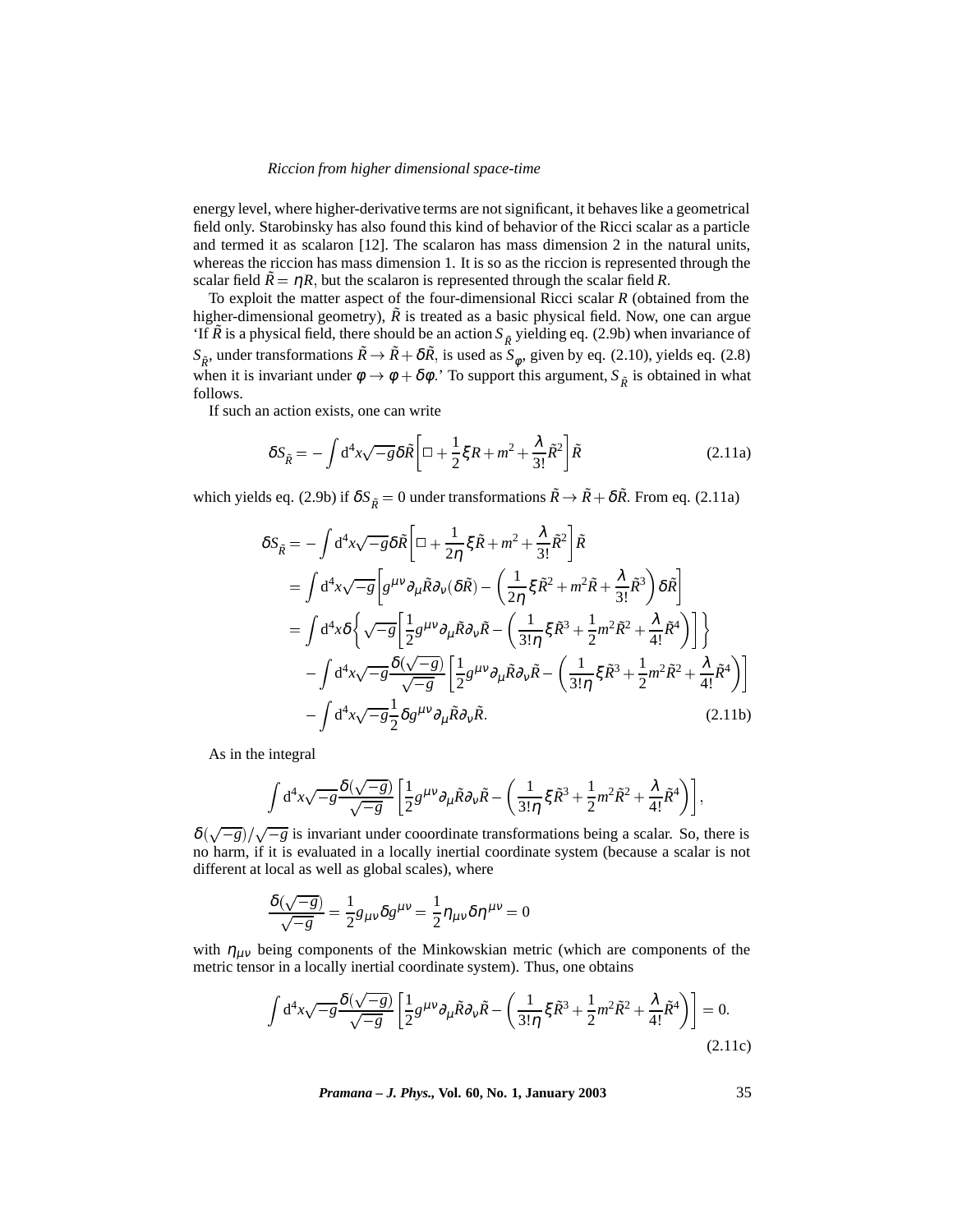Similarly

$$
\int d^4x \sqrt{-g} \frac{1}{2} \delta g^{\mu\nu} \partial_\mu \tilde{R} \partial_\nu \tilde{R} = 0
$$
\n(2.11d)

as  $\delta g^{\mu\nu}\partial_{\mu}\tilde{R}\partial_{\nu}\tilde{R} = 0$  in a locally inertial coordinate system which is true at global scales also according to the principle of equivalence.

Now, using eqs (2.11c) and (2.11d), eq. (2.11b) reduces to

$$
\delta S_{\tilde{R}} = \int d^4x \delta \left\{ \sqrt{-g} \left[ \frac{1}{2} g^{\mu\nu} \partial_\mu \tilde{R} \partial_\nu \tilde{R} - \left( \frac{1}{3! \eta} \xi \tilde{R}^3 + \frac{1}{2} m^2 \tilde{R}^2 + \frac{\lambda}{4!} \tilde{R}^4 \right) \right] \right\}
$$

yielding

$$
S_{\tilde{R}} = \int d^4x \sqrt{-g} \left[ \frac{1}{2} g^{\mu\nu} \partial_{\mu} \tilde{R} \partial_{\nu} \tilde{R} - \left( \frac{1}{3! \eta} \xi \tilde{R}^3 + \frac{1}{2} m^2 \tilde{R}^2 + \frac{\lambda}{4!} \tilde{R}^4 \right) \right].
$$
 (2.12)

It is important to mention here that although  $\tilde{R}$  behaves like other scalar fields  $\phi$ , results obtained below for  $\tilde{R}$  are novel. Such results are not possible for  $\phi$ . The main reason for this difference to happen is the dependence of  $(mass)^2$  for  $\tilde{R}$  on the gravitational constant, dimensionality of the space-time and the coupling constant  $\alpha$  which is given by eq. (2.7c), whereas mass of  $\phi$  does not depend on these constants. Moreover,  $\tilde{R} = \eta R$ , whereas there exists no such relation between *R* and φ.

#### **3. One-loop quantum correction and renormalization**

The  $S_{\tilde{R}}$  with the Lagrangian density, given by eq. (2.9), can be expanded around the classical minimum  $\tilde{R}_0$  in powers of quantum fluctuation  $\tilde{R}_q = \tilde{R} - \tilde{R}_0$  as

$$
S_{\tilde{R}} = S_{\tilde{R}}^{(0)} + S_{\tilde{R}}^{(1)} + S_{\tilde{R}}^{(2)} + \cdots,
$$

where

$$
S_{\tilde{R}}^{(0)} = \int d^4x \sqrt{-g} \left[ \frac{1}{2} g^{\mu\nu} \partial_{\mu} \tilde{R}_0 \partial_{\nu} \tilde{R}_0 - \left( \frac{1}{3! \eta} \xi \tilde{R}_0^3 + \frac{1}{2} m^2 \tilde{R}_0^2 + \frac{\lambda}{4!} \tilde{R}_0^4 \right) \right]
$$
  

$$
S_{\tilde{R}}^{(2)} = \int d^4x \sqrt{-g} \tilde{R}_q \left[ \Box + \frac{1}{2} \xi R + m^2 + \frac{\lambda}{2!} \tilde{R}_0^2 \right] \tilde{R}_q
$$

and

$$
S_{\tilde{R}}^{(1)}=0
$$

as usual, because this term contains the classical equation.

The effective action of the theory is expanded in powers of  $\hbar$  (with  $\hbar = 1$ ) as

$$
\Gamma(\tilde{R}) = S_{\tilde{R}} + \Gamma^{(1)} + \Gamma'
$$

with one-loop correction given as [9]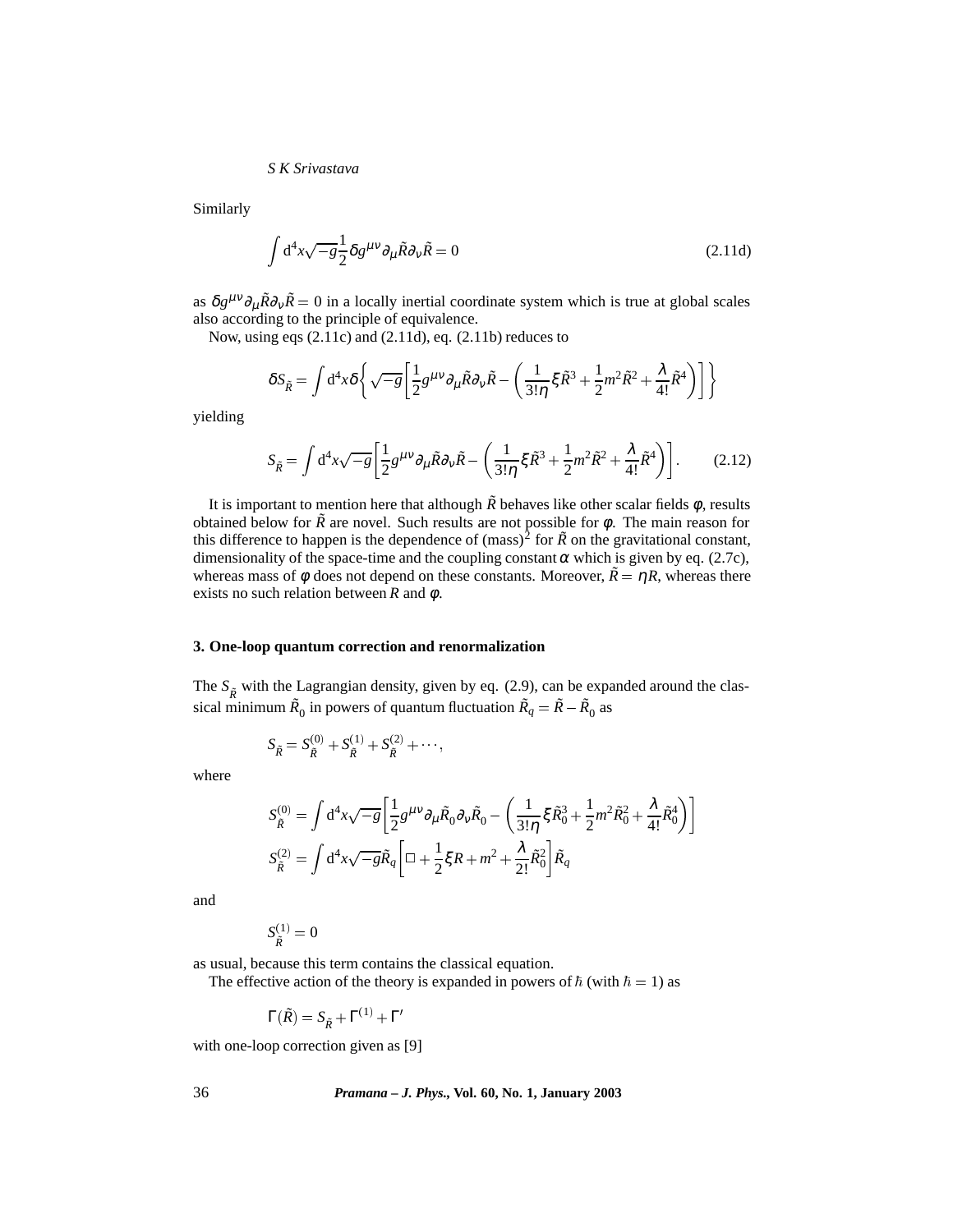$$
\Gamma^{(1)} = \frac{i}{2} \ln \text{Det}(D/\mu^2),\tag{3.1a}
$$

where

$$
D \equiv \frac{\delta^2 S_{\tilde{R}}}{\delta \tilde{R}^2} \bigg|_{\tilde{R} = \tilde{R}_0} = \Box + \frac{1}{2} \xi R + m^2 + \frac{\lambda}{2!} \tilde{R}_0^2 \tag{3.1b}
$$

and  $\Gamma'$  is a term for higher-loop quantum corrections. In eq. (3.1),  $\mu$  is a mass parameter to keep  $\Gamma^{(1)}$  dimensionless.

To evaluate  $\Gamma^{(1)}$ , the operator regularization method [14] is used. Up to adiabatic order 4 (potentially divergent terms are expected up to this order only in a four-dimensional theory), one-loop correction is obtained as

$$
\Gamma^{(1)} = (16\pi^2)^{-1} \frac{d}{ds} \left[ \int d^4x \sqrt{-g(x)} \left( \frac{\tilde{M}^2}{\mu^2} \right)^{-s} \left\{ \frac{\tilde{M}^4}{(s-2)(s-1)} \right. \n+ \frac{\tilde{M}^2}{(s-1)} \left( \frac{1}{6} - \frac{1}{2} \xi \right) R + \left[ \frac{1}{6} \left( \frac{1}{5} - \frac{1}{2} \xi \right) \Box R + \frac{1}{180} R^{\mu\nu\alpha\beta} R_{\mu\nu\alpha\beta} \n- \frac{1}{180} R^{\mu\nu} R_{\mu\nu} + \frac{1}{2} \left( \frac{1}{6} - \frac{1}{2} \xi \right)^2 R^2 \right] \Big] \Big|_{s=0},
$$
\n(3.2a)

where

$$
\tilde{M}^2 = m^2 + (\lambda/2)\tilde{R}_0^2
$$
\n(3.2b)

Here it is important to note that both matter as well as geometrical aspects of the Ricci scalar are used in eq. (3.2). The matter aspect is manifested by  $\tilde{R}$  and the geometrical aspect by *R*. Ricci tensor components  $R_{\mu\nu}$  and curvature tensor components  $R_{\mu\nu\alpha\beta}$  are the same as mentioned above.

After some manipulations, the Lagrangian density in  $\Gamma^{(1)}$  is obtained as

$$
\Gamma^{(1)} = (16\pi^2)^{-1} \left[ (m^2 + (\lambda/2)\tilde{R}_0^2)^2 \left\{ \frac{3}{4} - \frac{1}{2} \ln \left( \frac{m^2 + (\lambda/2)\tilde{R}_0^2}{\mu^2} \right) \right\} - \left( \frac{1}{6} - \frac{1}{2}\xi \right) R(m^2 + (\lambda/2)\tilde{R}_0^2) \left\{ 1 - \ln \left( \frac{m^2 + (\lambda/2)\tilde{R}_0^2}{\mu^2} \right) \right\} - \ln \left( \frac{m^2 + (\lambda/2)\tilde{R}_0^2}{\mu^2} \right) \left\{ \frac{1}{6} \left( \frac{1}{5} - \frac{1}{2}\xi \right) \Box R + \frac{1}{180} R^{\mu\nu\alpha\beta} R_{\mu\nu\alpha\beta} - \frac{1}{180} R^{\mu\nu} R_{\mu\nu} + \frac{1}{2} \left( \frac{1}{6} - \frac{1}{2}\xi \right)^2 R^2 \right\} \right].
$$
\n(3.3)

Now the renormalized form of Lagrangian density can be written as

$$
L_{\text{ren}} = \frac{1}{2} g^{\mu\nu} \partial_{\mu} \tilde{R}_0 \partial_{\nu} \tilde{R}_0 - \frac{\xi}{3! \eta} \tilde{R}_0^3 - \frac{1}{2} m^2 \tilde{R}_0^2 - \frac{\lambda}{4!} \tilde{R}_0^4 + \Lambda
$$
  
+  $\varepsilon_0 R + \frac{1}{2} \varepsilon_1 R^2 + \varepsilon_2 R^{\mu\nu} R_{\mu\nu} + \varepsilon_3 R^{\mu\nu\alpha\beta} R_{\mu\nu\alpha\beta}$   
+  $\varepsilon_4 \Box R + \Gamma^{(1)} + L_{\text{ct}}$  (3.4a)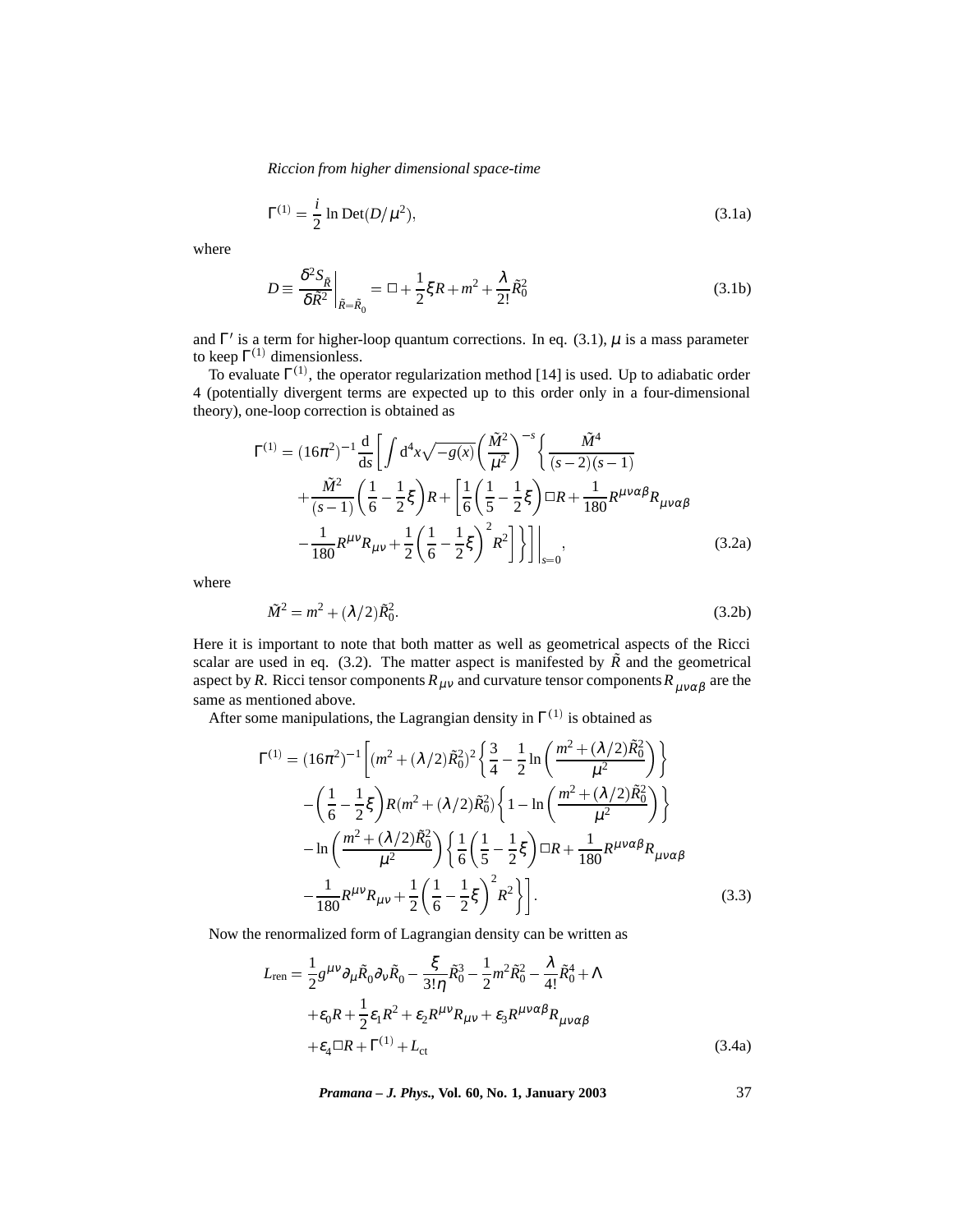with bare coupling constants  $\lambda_i \equiv (m^2, \lambda, \Lambda, \xi, \varepsilon_0, \varepsilon_1, \varepsilon_2, \varepsilon_3, \varepsilon_4), \Gamma^{(1)}$  given by eq. (3.3) and  $L_{\text{ct}}$  given as

$$
L_{\rm ct} = -\frac{1}{2}\delta\xi R\tilde{R}_0^2 - \frac{1}{2}\delta m^2 \tilde{R}_0^2 - \frac{\delta\lambda}{4!}\tilde{R}_0^4 + \delta\Lambda + \delta\varepsilon_0 R + \frac{1}{2}\delta\varepsilon_1 R^2
$$
  
+  $\delta\varepsilon_2 R^{\mu\nu}R_{\mu\nu} + \delta\varepsilon_3 R^{\mu\nu\alpha\beta}R_{\mu\nu\alpha\beta} + \delta\varepsilon_4 \Box R.$  (3.4b)

In eq. (3.4b),  $\delta \lambda_i \equiv (\delta m^2, \delta \lambda, \delta \Lambda, \delta \xi, \delta \epsilon_0, \delta \epsilon_1, \delta \epsilon_2, \delta \epsilon_3, \delta \epsilon_4)$  are counter-terms, which are calculated using the following renormalization conditions [15,16]

$$
\Lambda = L_{\text{ren}}|_{\tilde{R}_0 = \tilde{R}_{(0)0}, R = 0}
$$
\n(3.5a)

$$
\lambda = -\frac{\partial^4}{\partial \tilde{R}_0^4} L_{\text{ren}} \bigg|_{\tilde{R}_0 = \tilde{R}_{(0)1}, R = 0} \tag{3.5b}
$$

$$
m^2 = -\frac{\partial^2}{\partial \tilde{R}_0^2} L_{\text{ren}} \bigg|_{\tilde{R}_0 = 0, R = 0}
$$
\n(3.5c)

$$
\frac{1}{2}\xi = -\eta \frac{\partial^3}{\partial R \partial \tilde{R}_0^2} L_{\text{ren}} \bigg|_{\tilde{R}_0 = \tilde{R}_{(0)2}, R = 0} \tag{3.5d}
$$

$$
\varepsilon_0 = \frac{\partial}{\partial R} L_{\text{ren}} \bigg|_{\tilde{R}_0 = 0, R = 0} \tag{3.5e}
$$

$$
\varepsilon_1 = \frac{\partial^2}{\partial R^2} L_{\text{ren}} \bigg|_{\tilde{R}_0 = 0, R = R_5} \tag{3.5f}
$$

$$
\varepsilon_2 = \frac{\partial}{\partial (R^{\mu\nu} R_{\mu\nu})} L_{\text{ren}} \bigg|_{\tilde{R}_0 = 0, R = R_6} \tag{3.5g}
$$

$$
\varepsilon_{3} = \frac{\partial}{\partial (R^{\mu\nu\alpha\beta} R_{\mu\nu\alpha\beta})} L_{\text{ren}} \Big|_{\tilde{R}_{0} = 0, R = R_{7}}
$$
\n(3.5h)

$$
\varepsilon_4 = \frac{\partial}{\partial (\Box R)} L_{\text{ren}} \bigg|_{\tilde{R}_0 = 0, R = R_8} . \tag{3.5i}
$$

As  $\tilde{R} = \eta R$ , when  $R = 0$ ,  $\tilde{R}_{(0)0} = \tilde{R}_{(0)1} = \tilde{R}_{(0)2} = 0$  and  $R_5 = R_6 = R_7 = R_8 = 0$  when  $\tilde{R}_0 = 0.$ 

Equations (3.4) and (3.5) yield counter-terms as

$$
16\pi^2 \delta \Lambda = \frac{m^4}{2} \ln(m^2/\mu^2)
$$
 (3.6a)

$$
16\pi^2 \delta \lambda = -3\lambda^2 \ln(m^2/\mu^2)
$$
 (3.6b)

$$
16\pi^2 \delta m^2 = -\lambda m^2 \ln(m^2/\mu^2)
$$
\n(3.6c)

$$
16\pi^2 \delta \xi = -3\lambda \left(\xi - \frac{1}{3}\right) \ln(m^2/\mu^2)
$$
\n(3.6d)

$$
16\pi^2 \delta \varepsilon_0 = \frac{m^2}{2} \left( \xi - \frac{1}{3} \right) \ln(m^2/\mu^2)
$$
 (3.6e)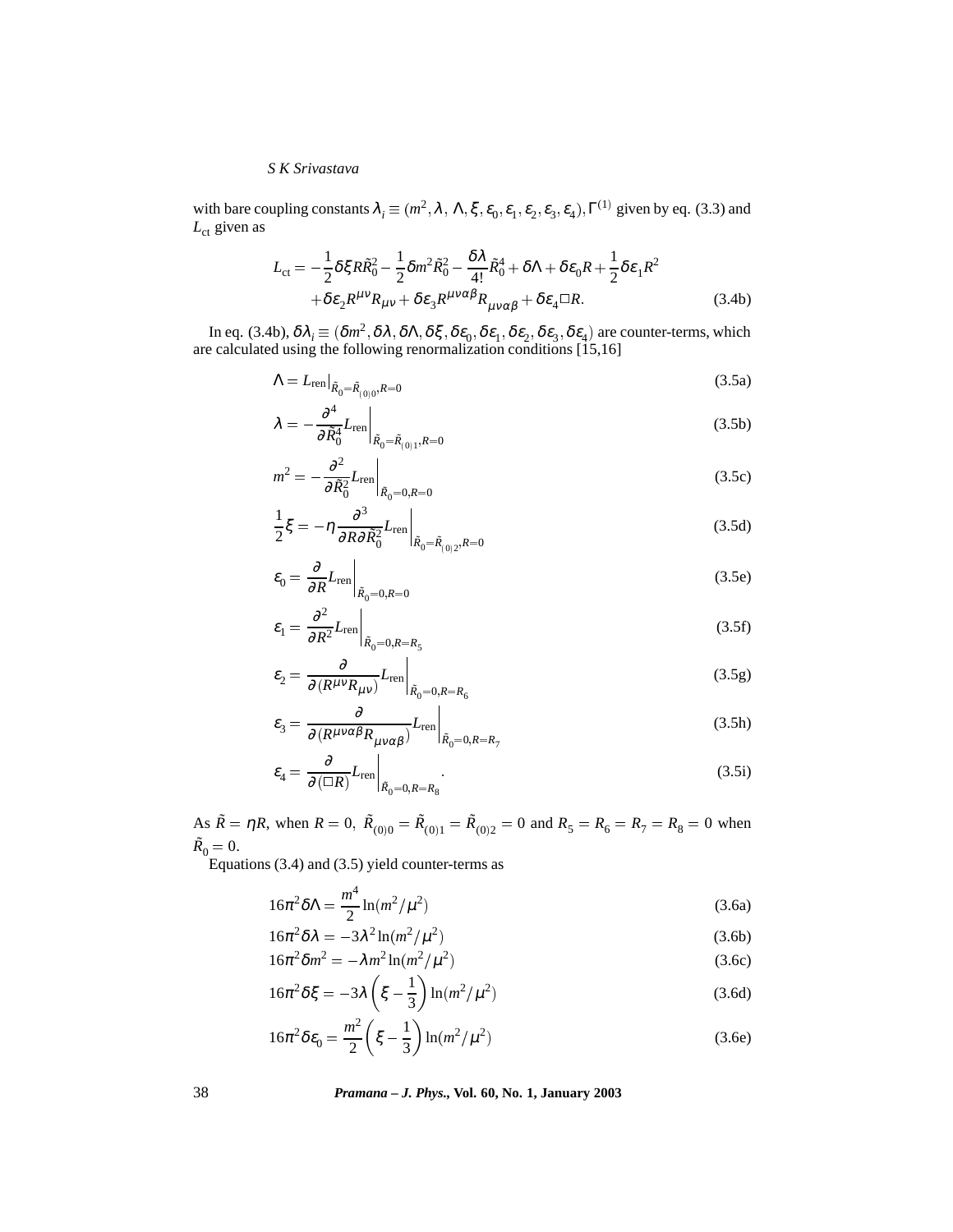$$
16\pi^2 \delta \varepsilon_1 = \frac{1}{4} \left( \xi - \frac{1}{3} \right)^2 \ln(m^2/\mu^2)
$$
 (3.6f)

$$
16\pi^2 \delta \varepsilon_2 = -\frac{1}{180} \ln(m^2/\mu^2)
$$
 (3.6g)

$$
16\pi^2 \delta \varepsilon_3 = \frac{1}{180} \ln(m^2/\mu^2)
$$
\n(3.6h)

$$
16\pi^2 \delta \varepsilon_4 = \frac{1}{6} \left( \frac{1}{5} - \frac{1}{2} \xi \right) \ln(m^2/\mu^2). \tag{3.6i}
$$

#### **4. Renormalization group equations and their solutions**

The effective renormalized Lagrangian can be improved further by solving renormalization group equations for coupling constants  $\lambda_{i(R)}$  (suffix *R* stands for renormalization, which is dropped onwards). For this purpose one-loop  $\beta$ -functions, defined by the equation [1,8,9]

$$
\beta_{\lambda_i} = \mu \frac{d}{d\mu} (\lambda_i + \delta \lambda_i) \bigg|_{\lambda_i}
$$
\n(4.1)

with counter-terms  $\delta \lambda_i$  from eqs (3.6a)–(3.6i), are obtained as

$$
\beta_{\Lambda} = -\frac{m^4}{16\pi^2} \tag{4.2a}
$$

$$
\beta_{\lambda} = \frac{3\kappa}{8\pi^2} \tag{4.2b}
$$

$$
\beta_{m^2} = \frac{\sinh^2}{8\pi^2}
$$
\n
$$
\beta = \frac{3\lambda\left(\xi - \frac{1}{3}\right)}{(4.2c)}
$$
\n
$$
(4.2c)
$$

$$
\beta_{\xi} = \frac{m^2(\xi - \frac{1}{3})}{16\pi^2}
$$
(4.2d)  

$$
\beta_{\varepsilon} = -\frac{m^2(\xi - \frac{1}{3})}{4}
$$
(4.2e)

$$
\beta_{\epsilon_0} = -\frac{(5-3)}{16\pi^2} \tag{4.2e}
$$
\n
$$
\beta_{\epsilon_1} = -\frac{(\xi - \frac{1}{3})^2}{32\pi^2} \tag{4.2f}
$$

$$
\beta_{\varepsilon_2} = \frac{1}{1440\pi^2} \tag{4.2g}
$$

$$
\beta_{\varepsilon_3} = -\frac{1}{1440\pi^2} \tag{4.2h}
$$

$$
\beta_{\varepsilon_4} = -\frac{1}{48\pi^2} \left( \frac{1}{5} - \frac{1}{2} \xi \right) \tag{4.2i}
$$

using the fact that  $\mu(d/d\mu)\lambda_i = 0$  for bare coupling constants  $\lambda_i$ .

The renormalization group equations are given as

$$
\frac{\mathrm{d}\lambda_i}{\mathrm{d}t} = \beta_{\lambda_i},\tag{4.3}
$$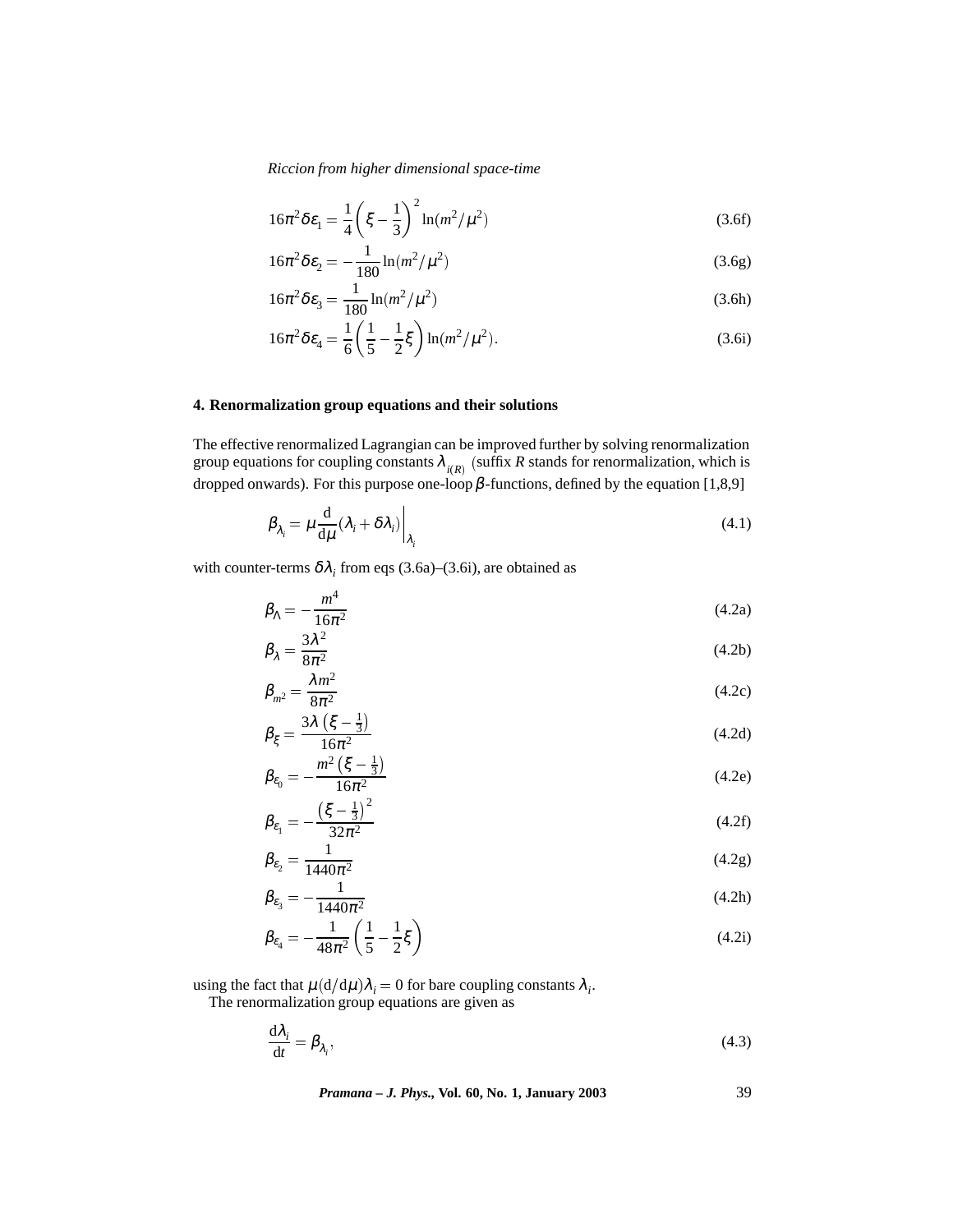where  $t = \frac{1}{2} \ln(m_c^2/\mu^2)$  with  $\mu$  being a mass parameter and  $m_c$  being a reference mass scale such that  $\mu \geq m_c$ . Using  $\beta$  functions for different coupling constants given by eqs (4.2a)–(4.2i), solutions of differential equation (4.3) are derived as

$$
\Lambda = \Lambda_0 + \frac{m_0^4}{2\lambda_0} \left[ \left( 1 - \frac{3\lambda_0 t}{8\pi^2} \right)^{1/3} - 1 \right]
$$
 (4.4a)

$$
\lambda = \lambda_0 \left[ 1 - \frac{3\lambda_0 t}{8\pi^2} \right]^{-1} \tag{4.4b}
$$

$$
m^2 = m_0^2 \left[ 1 - \frac{3\lambda_0 t}{8\pi^2} \right]^{-1/3}
$$
 (4.4c)

$$
\xi = \frac{1}{3} + \left(\xi_0 - \frac{1}{3}\right) \left[1 - \frac{3\lambda_0 t}{8\pi^2}\right]^{-1}
$$
\n(4.4d)

$$
\varepsilon_0 = \varepsilon_{00} + \frac{m_0^2 \left(\xi_0 - \frac{1}{3}\right)}{2\lambda_0} \left[1 - \left(1 - \frac{3\lambda_0 t}{8\pi^2}\right)^{-1/3}\right]
$$
(4.4e)

$$
\varepsilon_1 = \varepsilon_{10} + \frac{\left(\xi_0 - \frac{1}{3}\right)^2}{4\lambda_0} \left[1 - \left(1 - \frac{3\lambda_0 t}{8\pi^2}\right)^{-1}\right] \tag{4.4f}
$$

$$
\varepsilon_2 = \varepsilon_{20} + \frac{t}{1440\pi^2} \tag{4.4g}
$$

$$
\varepsilon_3 = \varepsilon_{30} - \frac{t}{1440\pi^2}
$$
\n(4.4h)

$$
\varepsilon_4 = \varepsilon_{40} - \frac{t}{1440\pi^2} - \frac{\left(\xi_0 - \frac{1}{3}\right)}{36\lambda_0} \ln\left(1 - \frac{3\lambda_0 t}{8\pi^2}\right),\tag{4.4i}
$$

where  $\lambda_{i0} = \lambda_i(t = 0)$  and  $t = 0$  at  $\mu = m_c$  according to definition of *t* given above.

These results show that as  $\mu \to \infty$  ( $t \to -\infty$ ),  $\lambda \to 0$ ,  $m^2 \to 0$  and  $\frac{1}{2}\xi \to \frac{1}{6}$ . Thus it follows from these expressions that in the limit  $\mu \to \infty$ , the theory is asymptotically free.

Using these limits in eq. (2.7b), it is obtained that  $D \rightarrow 6$  as  $\mu \rightarrow \infty$ . Also eqs (2.1a) and (2.7b) imply that

$$
R_D = \frac{D(D-1)}{\rho^2} = (1/\eta^2 \lambda) \left[ \xi - \frac{D}{2(D+3)} \right].
$$
 (4.5)

Moreover, eq. (2.7c) yields

$$
\frac{m^2}{2\lambda} = \frac{(D+2)}{32\pi G} + \frac{DR_D}{4\lambda(D+3)} + \frac{1}{4}\eta^2 R_D^2
$$
\n(4.6a)

and

$$
\Lambda \eta^2 = \frac{(D+2)}{32\pi G} + \frac{DR_D}{8\lambda(D+3)} + \frac{1}{12} \eta^2 R_D^2
$$
\n(4.6b)

respectively. Connecting eqs (4.5) and (4.6), one gets a quadratic equation for*D* as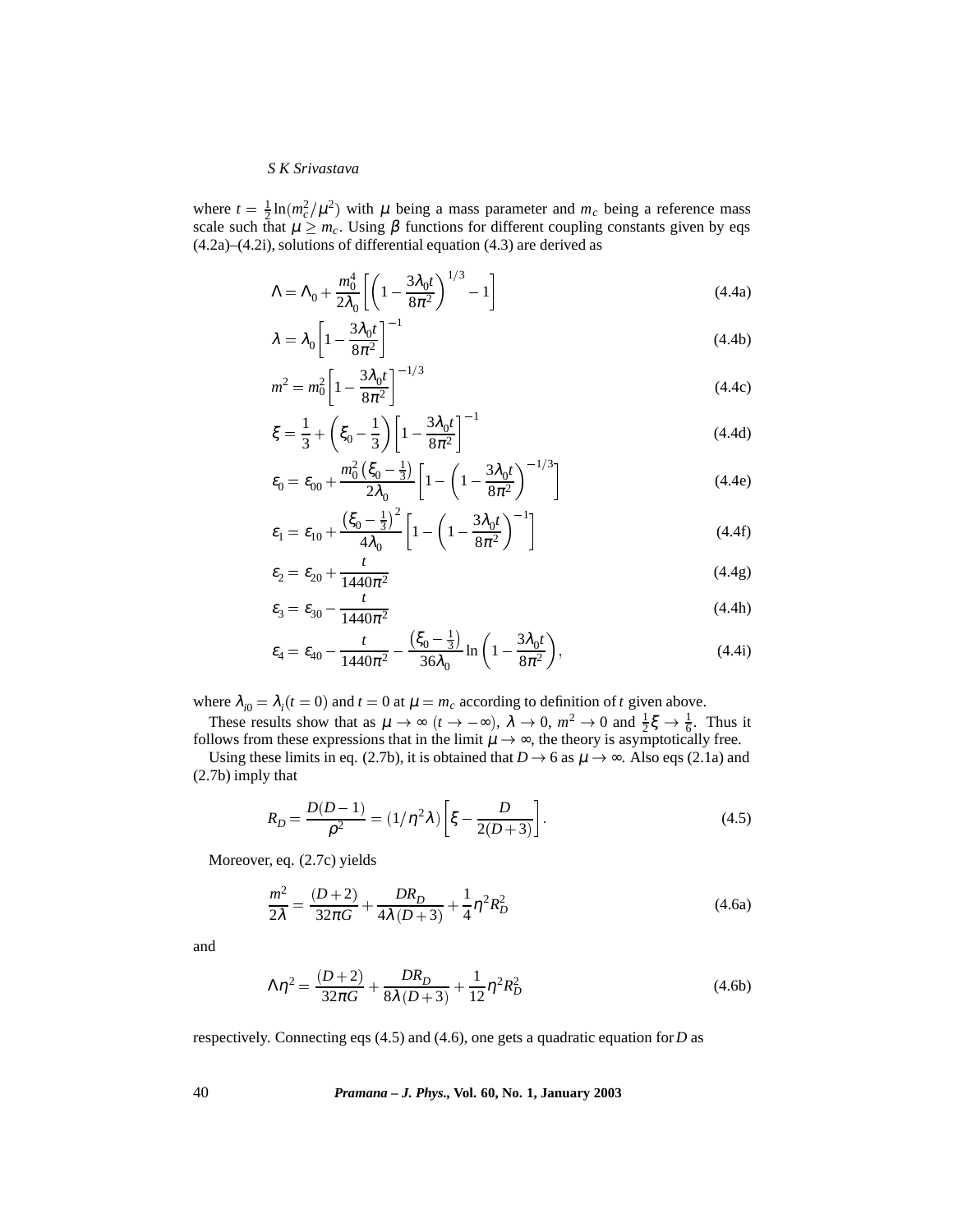$$
(1 + A1 + A2)D2 + 3(2A1 + A2)D + 9A1 = 0,
$$
\n(4.7a)

where

$$
A_1 = 6 \left[ 8\eta^2 \lambda^2 \left( \frac{m^2}{2\lambda} - \Lambda \eta^2 \right) - \frac{4}{3} \xi^2 \right]
$$
 (4.7b)

$$
A_2 = 2\xi. \tag{4.7c}
$$

As *D* is the dimension of the extra-dimensional space, the physically relevant root of eq. (4.7) is

$$
D = 1.5 \left| \frac{-(2A_1 + A_2) + \sqrt{A_2^2 - 4A_1}}{(1 + A_1 + A_2)} \right|
$$
\n(4.8)

with  $D_0 = 1$  at  $\mu = m_c$ . Here  $A_1$  and  $A_2$  are defined in eqs (4.7b) and (4.7c). Dependence of  $m^2$ ,  $\lambda$  and  $\xi$  on the energy mass scale  $\mu$  is given by eqs (4.4a)–(4.4i). It is given below how  $\eta^2$  depends on the energy mass scale  $\mu$ .

Using eq. (4.8) in eqs (2.7b)–(2.7e) at  $\mu = m_c$ 

$$
\xi_0 = \frac{1}{8} \tag{4.9a}
$$

$$
\lambda_0 = \frac{1}{16\alpha_0} = \frac{1}{16}
$$
\n(4.9b)

$$
m_0^2 = \frac{3\lambda_0}{16\pi G_0} = \frac{3M_P^2}{256\pi}
$$
 (4.9c)

$$
\Lambda_0 = \frac{3}{32\pi G_0 \eta^2} = \frac{3M_P^2}{32\pi \eta^2}
$$
\n(4.9d)

taking  $\alpha_0 = 1$  and  $G_0 = G_N = M_P^{-2}$  where  $G_0$  is the Newtonian gravitational constant. From eq. (4.5), it is obtained that

$$
\rho^2 = \frac{D(D-1)}{16\lambda(D+3)} \left(\frac{m^2}{2\lambda} - \Lambda\eta^2\right)^{-1} \times \left[1 + \sqrt{1 + \frac{128\lambda^2\eta^2(D+3)^2}{3D^2} \left(\frac{m^2}{2\lambda} - \Lambda\eta^2\right)}\right]
$$
(4.10a)

 $\rho = \rho_0$  at  $\mu = m_c$  can be evaluated from eq. (4.10a) re-writing the same as

$$
\rho^2 = \frac{D(D-1)}{8(D+3)m^2} \left( 1 + \frac{2\lambda \Lambda \eta^2}{m^2} + \cdots \right) \times \left[ 1 + \sqrt{1 + \frac{128\lambda^2 \eta^2 (D+3)^2}{3D^2} \left( \frac{m^2}{2\lambda} - \Lambda \eta^2 \right)} \right].
$$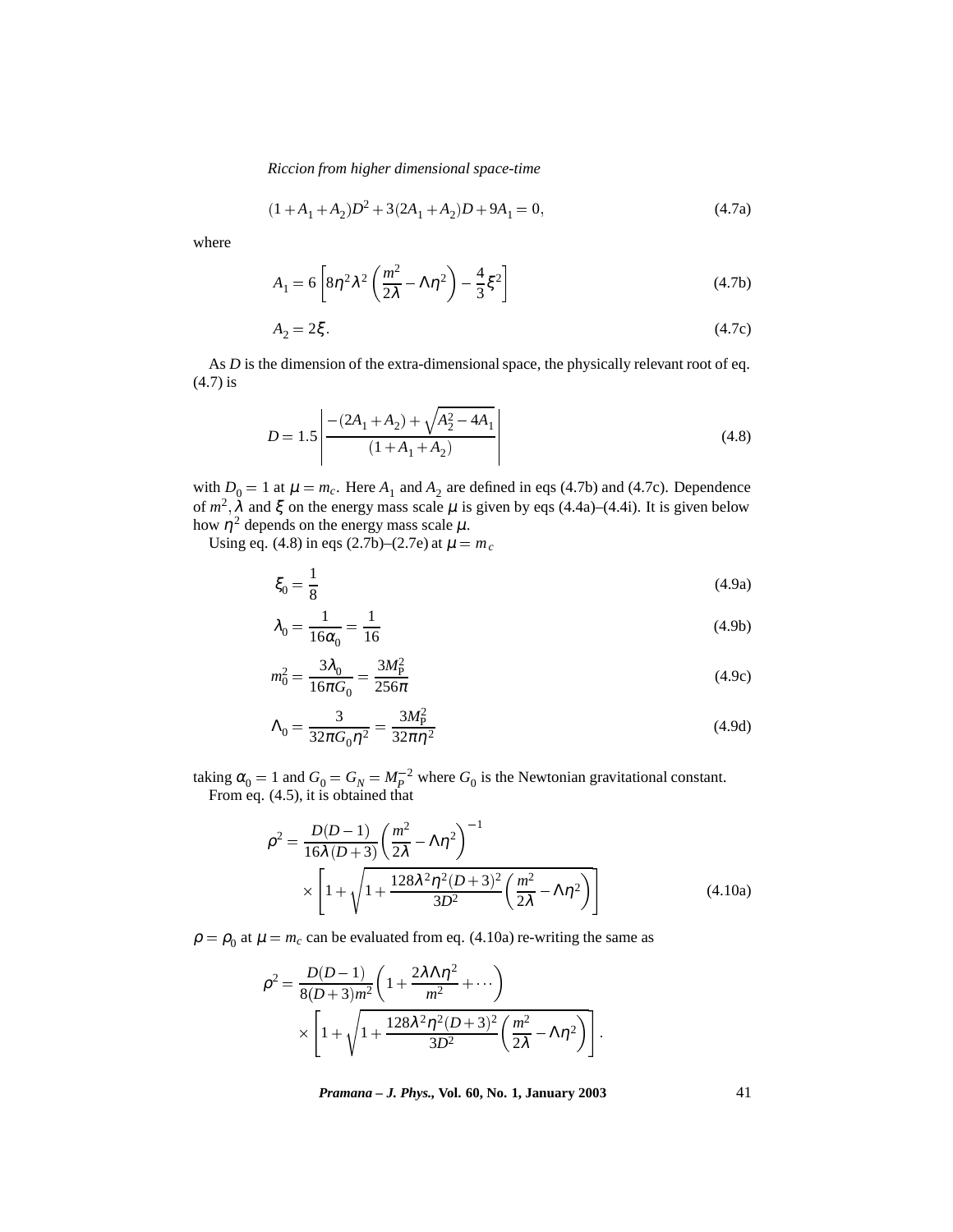As given above at  $\mu = m_c$ ,  $D = 1$  and  $(m^2/2\lambda) = \Lambda \eta^2$ . So, eq. (4.10a) implies that

$$
\rho_0^2 = 0. \tag{4.10b}
$$

From table 1, it is found that as the energy mass scale  $\mu$  comes down  $(\Lambda - \Lambda_0)$  decreases. When  $\mu$  comes down from 1.000001 $m_c$  to  $m_c$ , a huge amount of energy of the order of  $3.05 \times 10^{16}$  GeV (with density  $8.7 \times 10^{66}$  GeV<sup>4</sup>) is released. This abrupt change shows a phase transition at

$$
m_c = 3.05 \times 10^{16} \,\text{GeV}.\tag{4.11}
$$

Equations (4.10) and (4.11) imply that at  $\mu = m_c = 3.05 \times 10^{16}$  GeV,  $D = 1$  and the radius of extra-dimensional compact space  $S^D$  is vanishing. It is difficult to think of a  $S^1$ (circle) with vanishing radius. However, on physical grounds, the smallest length that can be thought of is the Planck length  $L_p$ . So, it is reasonable to take

$$
\rho_0^2 = L_P^2 = 10^{-38} \text{ GeV}^{-2} \approx 0 \tag{4.12}
$$

at the energy mass scale  $m_c$  given by eq.  $(4.11)$ , as the length of the order of Planck length is invisible at  $3.05 \times 10^{16}$  GeV.

It means that when phase transition takes place,  $S<sup>D</sup>$  shrinks to an unobservable tiny circle leading to compactification of the higher-dimensional space-time to the observable fourdimensional space-time.

But at  $\mu > m_c$ ,  $\rho$  should be observed, otherwise higher-dimensional space-time will be redundant. It is possible only when

$$
\rho^2 \ge m_c^{-2}.\tag{4.13}
$$

**Table 1.**  $(\Lambda - \Lambda_0)$ ,  $G/G_N$  and dimension of the space-time  $(4+D)$  are tabulated below against  $\mu/m_c$  with  $m_c = 1.76 \times 10^{16}$  GeV taking  $\lambda_0 = 1$ .

|           | $(\Lambda - \Lambda_0)$ |                |             |                       |
|-----------|-------------------------|----------------|-------------|-----------------------|
| $\mu/m_c$ | in $GeV^4$              | $G/G_N$        | $(4+D)$     | $\rho/L_{\rm P}$      |
|           | $0\times1$              | $\overline{4}$ | 1           |                       |
| 1.000001  | $6.74 \times 10^{65}$   | 1.000000007    | 5.000000251 | $1.156 \times 10^3$   |
| 1.00001   | $6.59 \times 10^{65}$   | 1.000000013    | 5.000000448 | $1.544 \times 10^3$   |
| 1.0001    | $6.59\times10^{66}$     | 1.000000149    | 5.000004556 | $4.924 \times 10^3$   |
| 1.001     | $6.00 \times 10^{67}$   | 1.000002188    | 5.000047621 | $1.592\times10^{4}$   |
| 1.01      | $6.5 \times 10^{68}$    | 1.000015127    | 5.000454132 | $4.918\times10^{4}$   |
| 1.1       | $6.28 \times 10^{69}$   | 1.000143985    | 5.004346587 | $1.29 \times 10^5$    |
| 2         | $4.55 \times 10^{70}$   | 1.001001195    | 5.03143937  | $4.168 \times 10^5$   |
| 10        | $1.494 \times 10^{71}$  | 1.002933661    | 5.102936483 | $7.855 \times 10^5$   |
| 100       | $3.45 \times 10^{71}$   | 1.008601892    | 5.213725181 | $1.15 \times 10^{6}$  |
| 348.48    | $3.713 \times 10^{71}$  | 1.0055123958   | 5.25371926  | $1.25 \times 10^{6}$  |
| $10^{5}$  | $7.06 \times 10^{71}$   | 1.005638664    | 5.475523461 | $1.98 \times 10^{6}$  |
| $10^{10}$ | $1.33 \times 10^{72}$   | 1.001327407    | 5.868452973 | $3.23 \times 10^{6}$  |
| $10^{20}$ | $2.392 \times 10^{72}$  | 0.958094676    | 7.479989382 | $5.83 \times 10^{6}$  |
| $10^{30}$ | $3.3 \times 10^{72}$    | 0.91729725     | 7.928639028 | $7.68 \times 10^{6}$  |
| $10^{50}$ | $4.7 \times 10^{72}$    | 0.824345225    | 8.553063893 | $1.195 \times 10^{7}$ |
| $\infty$  | $\infty$                | $\Omega$       | 10          | $\infty$              |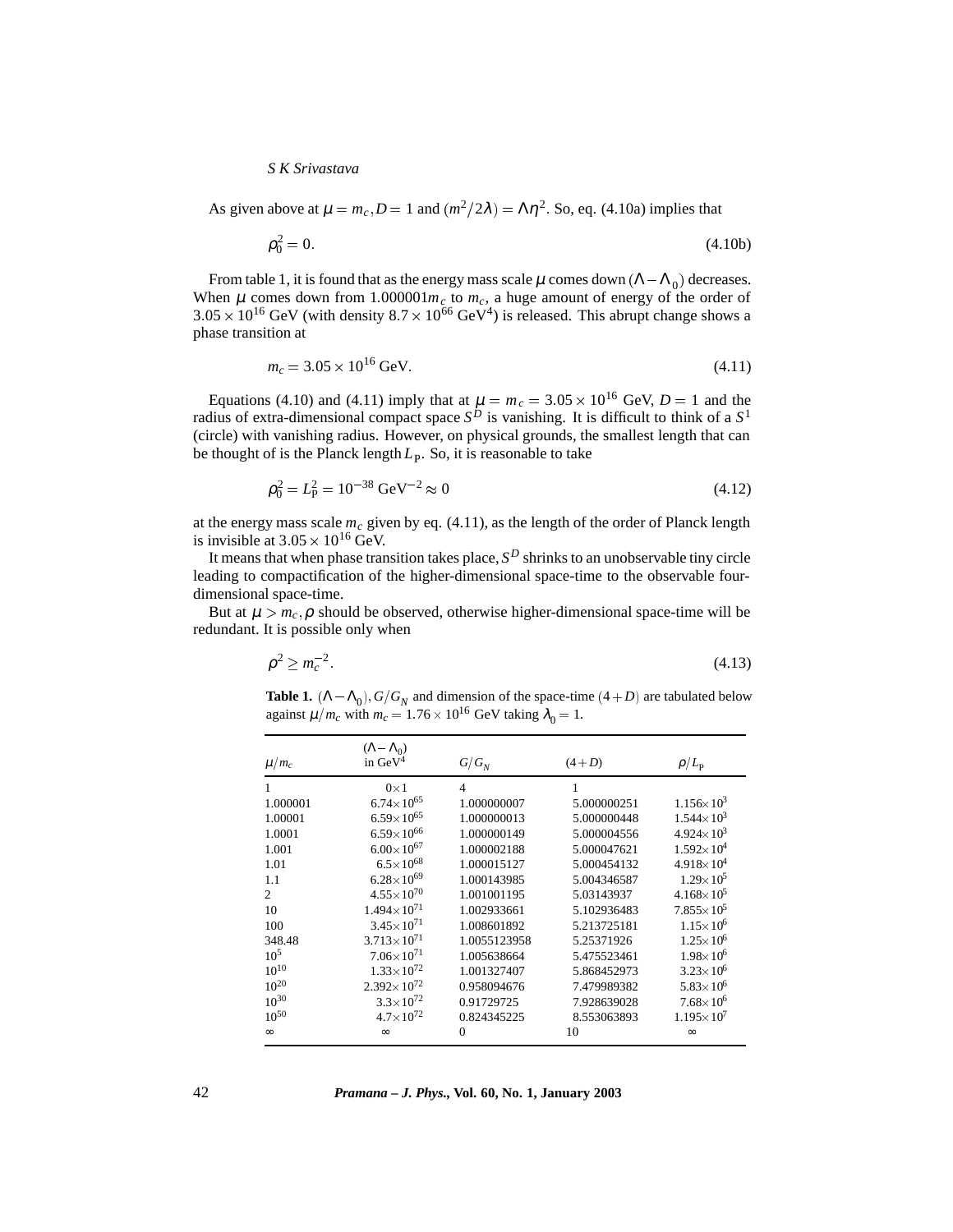This condition can be easily satisfied by eq. (4.10a) if

$$
\left(\frac{m^2}{2\lambda} - \Lambda \eta^2\right) = 1.32 \times 10^{-9} m_c^2. \tag{4.14a}
$$

Connecting eqs. (4.4b), (4.4c) and (4.9c) with eq. (4.14a), it is obtained that

$$
\eta^2 = \frac{8m_0^2 X^{2/3} - 1.32 \times 10^{-9} m_c^2}{8m_0^2 X^{1/3}}
$$
  
= 
$$
\frac{8m_0^2 X^{2/3} - 3.29 \times 10^{-12} m_0^2}{8m_0^2 X^{1/3}}
$$
  

$$
\approx \frac{X^{1/3}}{m_0^2}
$$
 (4.14b)

with

$$
\eta_0^2 = m_0^{-2} \tag{4.14c}
$$

and

$$
X = 1 + \frac{3\lambda_0}{8\pi^2} \ln(\mu/m_c).
$$
 (4.14d)

From eq. (4.8), it is obtained that  $D \to 6$ , when  $\mu \to \infty$  as  $\lambda^2 \eta^2 \to 0$  and  $\xi \to 1/6$ . Also from eqs (4.4), (4.5), (4.6a), (4.9) and (4.14), one obtains

$$
G = \frac{(D+2)G_0}{3X^{2/3}} \left[ 1 - \frac{128\pi D^2 (D-1)X^{1/3} L_P^2}{3(D+3)\rho^2} - \frac{2048\pi^2 D^2 (D-1)^2 X^{-1/3} L_P^4}{9\rho^4} \right]^{-1}
$$
(4.15)

where *D* and  $\rho$  are given by eqs (4.8), (4.10a) and (4.14d) respectively. Here  $G_0$  is the Newtonian gravitational constant which is  $\simeq M_{\rm P}^{-2}$ .

### **5. Concluding remarks**

The higher-dimensional space-time, considered here, has the topology  $M^4 \otimes S^D$  with  $M^4$ as the four-dimensional space-time and  $S^D$  as the *D*-dimensional sphere (a compact manifold). In  $\S 2$ , it is shown that  $\Lambda$  is caused by the geometry of the compact manifold which behaves as vacuum energy density. It is evident from table 1 that as the energy mass scale comes down,  $(Λ – Λ<sub>0</sub>)$  decreases (here  $Λ<sub>0</sub> = Λ(μ = m<sub>c</sub>)$ ). Moreover, dimension and radius of *S<sup>D</sup>* also decrease with the decreasing mass scale. When the phase transition takes place at  $\mu = m_c$ , extra-dimensional space becomes too small to be observed. As a result, only four-dimensional space-time is observable at this energy mass scale. It means that with the fall in the mass scale, energy is transferred from *S<sup>D</sup>* to *M*<sup>4</sup> which is the presently observed component of the  $(4+D)$ -dimensional space-time.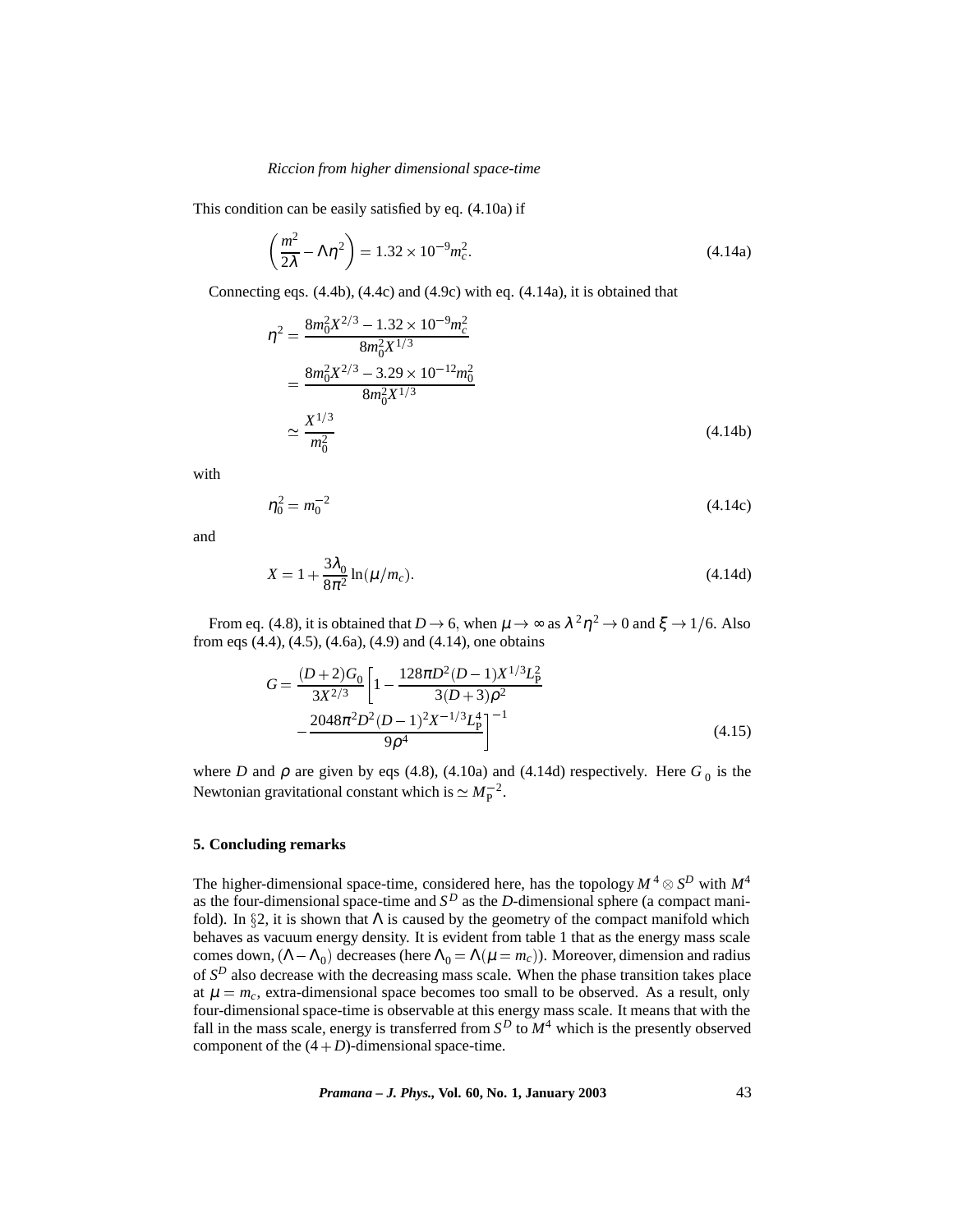In the Kaluza–Klein type theories, extra-dimensional space in a  $(4+D)$ -dimensional theory is supposed to be caused when the other three fundamental forces (other than gravity) after unification also behave like gravity described by the geometry of a compact manifold  $S^D$ . Here extra-dimensional space is observable at  $\mu > m_c = 3.05 \times 10^{16}$ GeV. It means that the behavior of other forces like gravity described by the geometry of a compact manifold is possible at  $\mu > m_c$ . Shrinking of the compact manifold to an observable tiny circle at  $\mu < m_c$  shows that the other forces become distinct from the four-dimensional gravity at this scale. Thus with the phase transition at  $3.05 \times 10^{16}$  GeV, spontaneous symmetry breaking takes place, and other forces dissociate from gravity. As a result, higher-dimensional gravity reduces to the four-dimensional gravity. Moreover, energy of the order of  $3.05 \times 10^{16}$  GeV is transferred from the compact manifold to the observable four-dimensional space-time. Also, at this stage,  $\Lambda_0$  is obtained as

$$
\Lambda_0 \simeq 1.1 \times 10^{72} \,\text{GeV},
$$

but the effective four-dimensional cosmological constant

$$
\frac{\eta_0^2 R_D \Lambda_0}{D+4} = \frac{(D-1)}{(D+4)m_0^2 L_{\rm P}^2} \Lambda_0 = 0
$$

as  $D = 1$  at  $\mu = m_c$ .

It is interesting to see that as the energy mass scale goes above  $3.05 \times 10^{16}$  GeV, dimension of the compact manifold becomes non-integral showing its fractal nature [17,18]. It means that above  $3.05 \times 10^{16}$  GeV,  $S^D$  is not a smooth surface whereas  $M^4$  is smooth. As discussed above,  $S^D$  is caused by forces other than gravity (according to Einstein's theory) which are effective forces among elementary particles. So the reason for non-smoothness of  $S^D$  may be the zig-zag paths followed by these particles. As the energy scale increases, the nature of particles to move in zig-zag manner is aggravated leading to more fractality due to more and more closeness between particles as well as high momentum.

When the energy mass scale comes down to  $m_c$ , fluctuations in  $M^4$  will be large with  $S^D$ hidden in it and the energy of  $S^D$  will be transferred to  $M^4$ , which is our observed universe.

#### **Appendix A**

The four-dimensional higher-derivative gravitational action is taken as [2–4]

$$
S_g = \int d^4x \sqrt{-g} \left[ \frac{R}{16\pi G} + \tilde{\alpha} R^{\mu\nu} R_{\mu\nu} + \tilde{\beta} R^2 - (1/3!) \lambda \eta^2 R^3 \right],\tag{A1}
$$

where  $\tilde{\alpha}$ ,  $\tilde{\beta}$  and  $\lambda$  are dimensionless coupling constants.

To decide the energy mass scale *M* where higher-derivative terms will dominate over  $R/16\pi$ *G*, mass scale representation of these terms can be useful. In natural units,  $R/16\pi$ *G* corresponds to  $M^2 M_P^2/16\pi$ . ( $M_P$  is the Planck mass and  $G = M_P^{-2}$ ,  $[\tilde{\alpha}R^{\mu\nu}R_{\mu\nu} + \tilde{\beta}R^2]$  corresponds to  $[\tilde{\alpha} + \tilde{\beta}g]M^4$  as well as  $(1/3!) \lambda \eta^2 R^3$  corresponds to  $(1/3!) \lambda \eta^2 M^6$  because *R* and  $R_{\mu\nu}$  are linear combinations of second derivatives and squares of first derivatives of components of the metric tensor  $g_{\mu\nu}$  (being defined through  $dS^2 = g_{\mu\nu}dx^{\mu}dx^{\nu}$ ) w.r.t.